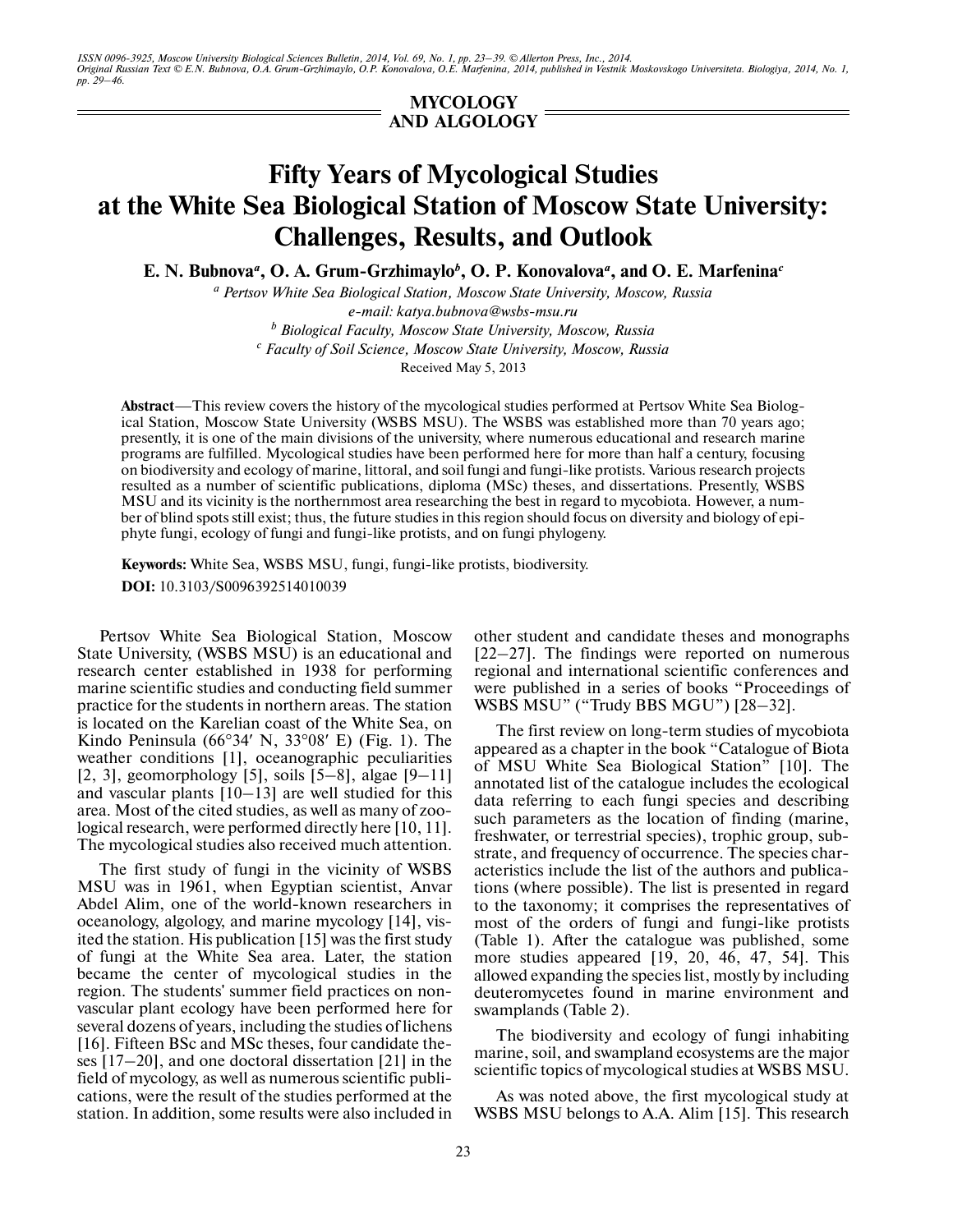

Map of the White Sea Biological Station of Moscow State University (WSBS MSU) and its vicinity.

made a start for the whole spectrum of mycological research in the marine environment in the vicinity of the station. The algae thalli were sampled in August 1961 at littoral and sublittoral zones, down to 20– 25-m depth. Most of the common algae species were examined. In total, nine fungi-like species and two representatives of genera *Ectrogella* and *Labyrinthula* were found. In addition, the author noted on myce lium of one of saprophyte ascomycete species observed on thalli of red sublittoral algae *Rhodomela*. All the species were illustrated and described in detail, includ ing the algae species (substrate), morphological and ecological peculiarities, and geographic characteris tics. The author concluded the wide distribution of fungi-like protists inhabiting the marine algae in the sublittoral zone. Most of the species belonged to eurytherm and euryhaline forms, characterized by a wide geographic range. Regard must be paid to this work as the first one for the White Sea region and one of the first in the studies of marine fungi in Arctic and Subarctic areas [22].

In late 1960s–early 1970s, much interest was paid to the studies of fungi and fungi-like protists inhabiting marine environment in different areas of the ocean [22]. During this period, Nina Ya. Artemchuk and

Evgenii A. Kuznetsov led the studies of biodiversity and biology of marine mycobiota at the station.

In 1972, the publication by N.Ya. Artemchuk [31] appeared in "Berichte zür Polar- und Meeresfors chung" ("Reports on Polar and Marine Research"), where the description of two new genera and four new species of fungi-like protists found in Velikaya Salma Strait was given. The new genus of Thraustochytriales, *Elina* (two new species, *E. marisalba* and *E. sinorifica*) and new species, *Thraustochytrium arudimentale*, and new genus and species of oomycetes, *Lagenidicopsis arctica*, were described<sup>1</sup> We do not provide modern synonyms if teleomorph name refers to anamorph name. Since only conidial stages were found in all the cases, we suppose such an approach to be trustworthy. We do not provide here the species names for marine genus *Dendryphiella* ("Dictionary of the Fungi"), because the last studies [62] do not support their refer ence to *Scolecobastidium* genus.) The publication

All the species names in this publication are given in accordance with the original citation by the author. If the recent name (according to Ainsworth & Bisby's "Dictionary of the Fungi," http://www.indexfungorum.org/Names/fungic.asp) does not refer to the historical one, we place the most recent species name in brackets as (recent:).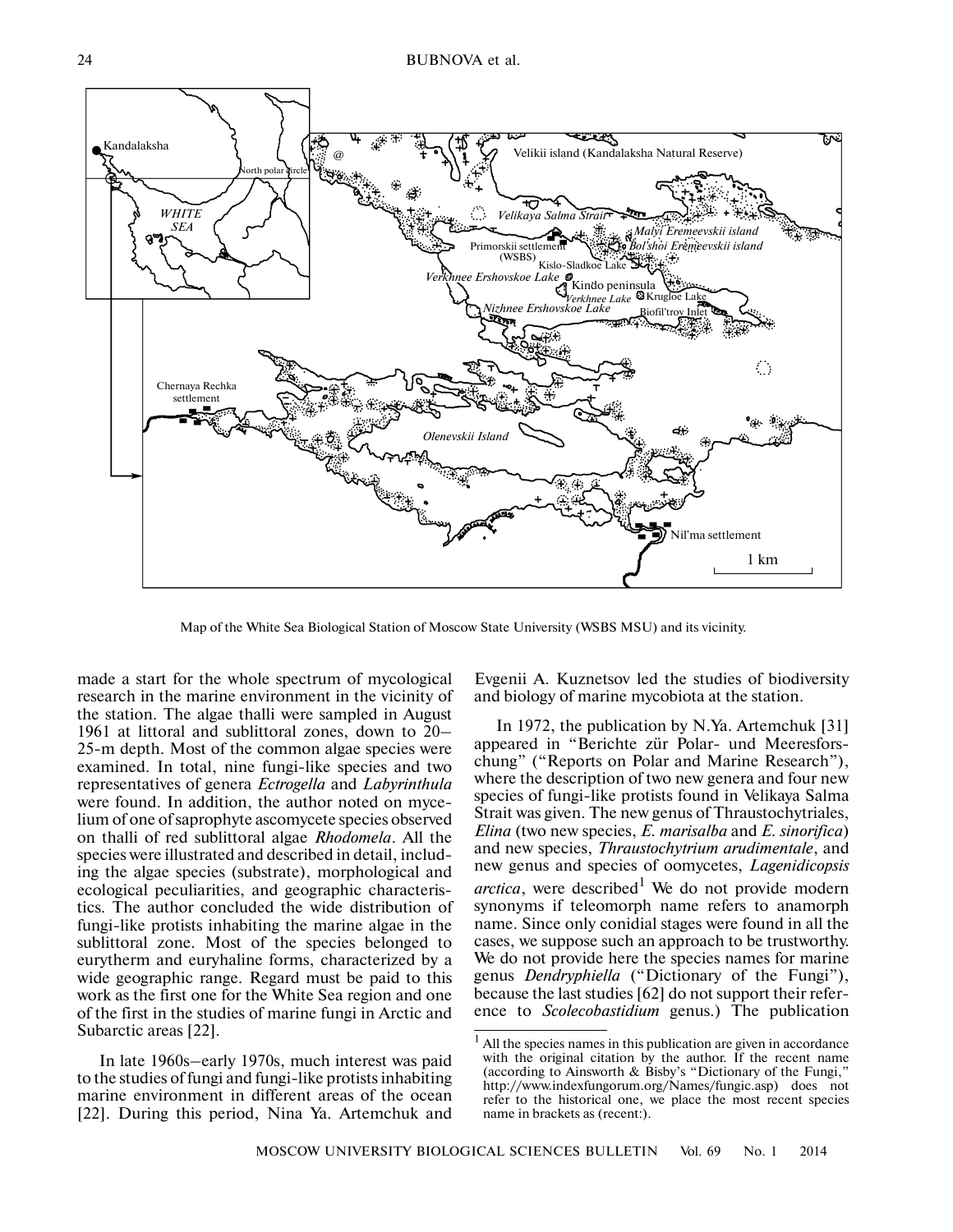| Order                      | Number of genera           | Number of species | References                                                                                                                                                                                                                                                                                              |
|----------------------------|----------------------------|-------------------|---------------------------------------------------------------------------------------------------------------------------------------------------------------------------------------------------------------------------------------------------------------------------------------------------------|
|                            | <b>FUNGI-LIKE PROTISTS</b> |                   |                                                                                                                                                                                                                                                                                                         |
| Acrasiomycota              | 5                          | 6                 | Kuznetsov, 2003<br>Tarasov and Kuznetsov, 2003                                                                                                                                                                                                                                                          |
| Dictyosteliomycota         | $\overline{2}$             | 5                 | Kuznetsov, 2003<br>Tarasov and Kuznetsov, 2003                                                                                                                                                                                                                                                          |
| Myxogasteromycota          | 19                         | 28                | Kuznetsov, 2003                                                                                                                                                                                                                                                                                         |
| Plasmodiophoromycota       | 7                          | 14                | Kuznetsov and Vekhov, 2001<br>Kuznetsov, 2003                                                                                                                                                                                                                                                           |
| Labyrinthulomycota         | $\,$ 8 $\,$                | 27                | Artemchuk, 1974<br>Kuznetsov, 1979<br>Kuznetsov and Vekhov, 2001<br>Kuznetsov, 2003<br>Kuznetsov, 2003                                                                                                                                                                                                  |
| Oomycota                   | 49                         | 135               | Alim, 1962<br>Artemchuk, 1972<br>Artemchuk, 1974<br>Kuznetsov, 1979<br>Kuznetsov and Vekhov, 2001<br>Kuznetsov, 2003                                                                                                                                                                                    |
| Hyphochytriomycota         | $\overline{4}$             | 5                 | Kuznetsov, 2003                                                                                                                                                                                                                                                                                         |
| FUNGI-LIKE PROTISTS, TOTAL | 94                         | 220               |                                                                                                                                                                                                                                                                                                         |
|                            | <b>FUNGI</b>               |                   |                                                                                                                                                                                                                                                                                                         |
| Blastocladiomycota         | 5                          | 9                 | Kuznetsov, 2003                                                                                                                                                                                                                                                                                         |
| Chytridiomycota            | 36                         | 127               | Alim, 1962<br>Artemchuk, 1974<br>Kuznetsov, 1979<br>Kuznetsov, 2003                                                                                                                                                                                                                                     |
| Zygomycota                 | 22                         | 42                | Lisina and Maksimova, 1967<br>Tolpysheva, 1979a, b, c<br>Sogonov and Marfenina, 1999<br>Kuznetsov and Vekhov, 2001<br>Bubnova et al., 2002<br>Kuznetsov, 2003<br>Bubnova and Kuznetsov, 2003<br>Bubnova and Velikanov, 2004<br>Bubnova, 2005<br>Kireev and Bubnova, 2006<br>Marfenina and Kislova, 2006 |
| Ascomycota                 | 31                         | 51                | Lisina and Maksimova, 1967<br>Kuznetsov and Vekhov, 2001<br>Kuznetsov, 2003<br>Bubnova et al., 2006<br>Kireev and Bubnova, 2006<br>Marfenina and Kislova, 2006                                                                                                                                          |
| Basidiomycota              | 64                         | 139               | Vishnevskii and Bubnova, 2003<br>E.A. Kuznetsov and K.L. Tarasov,<br>personal communication                                                                                                                                                                                                             |
| Deuteromycota              | 72                         | 219               | Lisina and Maksimova, 1967<br>Tolpysheva, 1979a, b, c, d<br>Sogonov and Marfenina, 1999<br>Kuznetsov and Vekhov, 2001<br>Bubnova et al., 2002<br>Kuznetsov, 2003<br>Bubnova and Velikanov, 2004<br>Bubnova, 2005<br>Bubnova et al., 2006<br>Kireev and Bubnova, 2006<br>Marfenina and Kislova, 2006     |

| Table 1. Total number of genera and species of fungi and fungi-like protists found in the vicinity of WSBS MSU. The names |  |
|---------------------------------------------------------------------------------------------------------------------------|--|
| are given in accordance with [10]                                                                                         |  |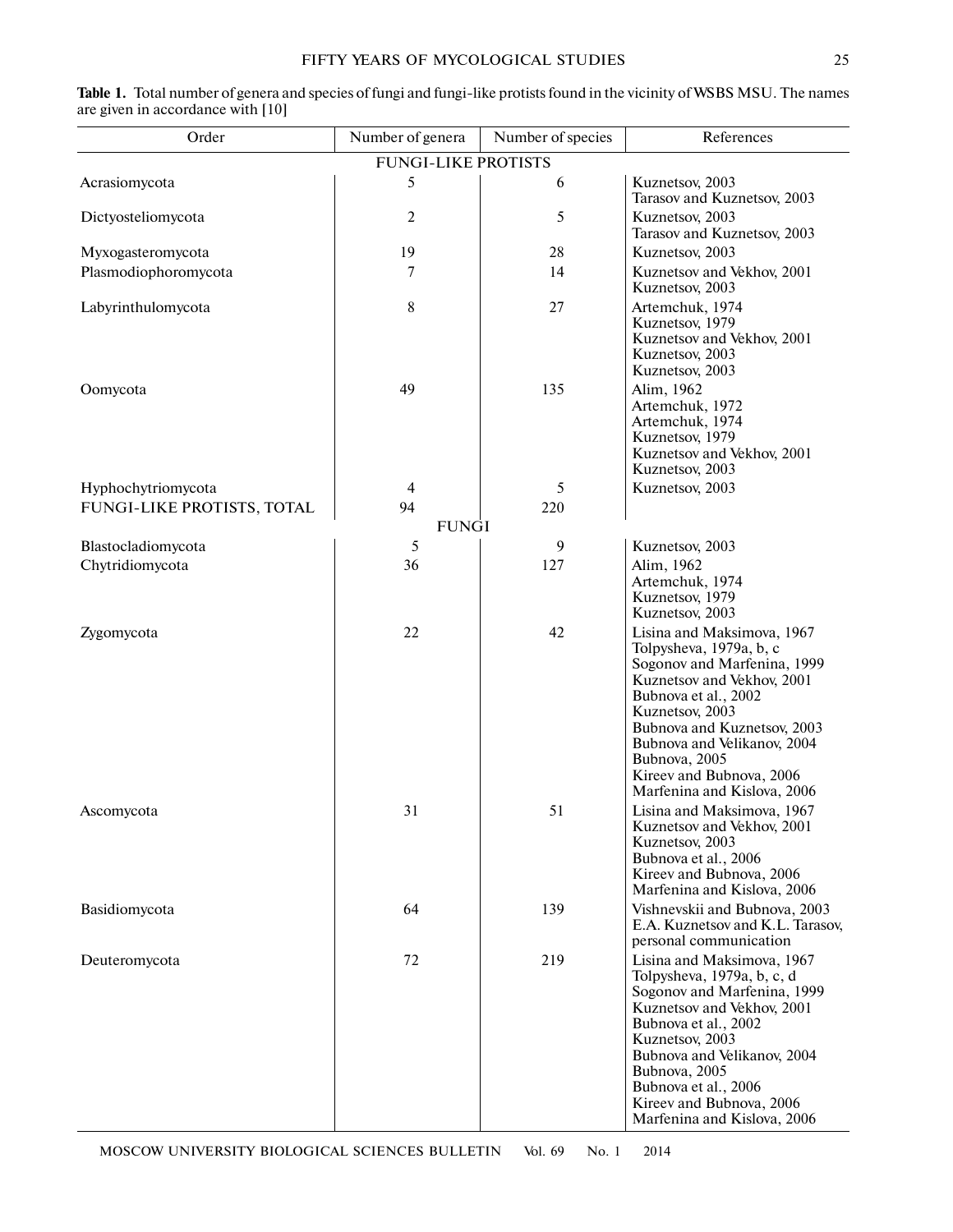| Order                                   | Number of genera | Number of species | References                                                  |
|-----------------------------------------|------------------|-------------------|-------------------------------------------------------------|
| Incertae sedis Fungi                    |                  |                   | Artemchuk, 1974                                             |
| Lichens                                 | 52               | 174               | Piyn, 1967<br>T.Yu. Tolpysheva, personal com-<br>munication |
| <b>FUNGI, TOTAL</b>                     | 283              | 762               |                                                             |
| FUNGI AND FUNGI-LIKE<br>PROTISTS, TOTAL | 377              | 982               |                                                             |

**Table 1.** (Contd.)

included the species description and drawings. All the species are saprotrophic fungi and are found on the *Pinus* pollen sampled from the seawater, they were also found at lower littoral and supralittoral areas in July 1969.

Two years later, the next publication of N.Ya. Artemchuk [50] was devoted to saprotrophic phycomycetes of Velikaya Salma Strait. That time, the group of phycomycetes included the organisms we now call "fungi-like protists," i.e. Oomycetes, Laby rinthulomycetes, Thraustochytriales, and Chytridi ales. The samples were obtained in July 1968 and July–August 1969 on the littoral transects on Kindo Peninsula, opposite to Eremeevskie Islands (Fig. 1). The littoral at this site is typically sandy-silty with boulder intrusions, and a minor freshwater discharge is observed here. Water, bottom sediments, and algae were sampled. In addition, three samples of water, bottom sediments, and marine foam (pleuston) were obtained from Chernorechenskaya Inlet. Water, bot tom sediments, algae, and invertebrates (sponges and mussels) were also sampled in the sublittoral zone of Rugozerskaya Inlet, Velikaya Salma Strait, and Bio fil'trov Inlet (figure). In total, 37 littoral and 72 sublit toral samples were obtained. The publication includes the detailed table containing the characteristics of each species found. The same table also includes the information on each sample about the finding the organisms from the groups of Chytridiomycetes, Thraustochytriaceae, Oomycetes, and Fungi imper fecti (Deuteromycetes). The fungi were reared at stan dard media (pine-tree pollen and germinated boiled linen seeds). In total, sixteen species representing ten genera were found: *Olpidium, Rhizophidium, Chytrid ium, Elina, Thraustochytrium, Schizochytrium, Sapro legnia, Lagenidicopsis, Pythium, Coulterella.* Detailed taxonomical list of species is given in the publication, including the data on the sporulation period, ecotopes of organisms' findings, and biogeographical character istics. The publication is illustrated by the sampling site map and the drawings of the species, nine of them were found in the Soviet Union for the first time.

The next publication of the same author [50] covers the ecological analysis of the distribution of the species studied before. The author concludes that water salin ity is the major factor affecting the distribution of

fungi-like organisms in the studied biotopes. The pub lication also comprises the data on the geographic range of the studied taxa and its reference to the salin ity of the environment. Particularly, Chytridiomycetes were found in the littoral at salinity of 4–25%; they comprised both marine and freshwater species; some of these freshwater species were found in a true marine environment. The species of *Elina* genus described previously [31] were also typically marine, since they were found only in the water samples of 18.3–26.5 psu. Thraustochytriaceae are also true marine organisms. They are found in sublittoral (depths down to 75 m), although they may also be registered in the mesohaline environment (15–16 psu). *Saprolegnia* can survive such salinity, but it cannot grow and reproduce; its salinity optimum range is 0.0–5.0 psu. *Pythium* spe cies are euryhaline, and they may perform and finish the whole life cycle at 0–25 psu. The author concludes that the composition of mycobiota is preconditioned by the salinity of the environment.

In 1969, Evgenii A. Kuznetsov began studies of marine fungi-like protists in the vicinity of WSBS MSU. Ten years later, his first publication appeared [52]. This article describes the biodiversity of marine fungi of Velikaya Salma Strait. The samples were taken during summer periods of 1969–1971. The study was aimed at the analysis of the species diversity of saprotrophic and parasitic marine fungi in the vicinity of the station. Different types of samples were ana lyzed, including marine and brackish water, littoral sediments, algae, and some common invertebrate spe cies. The whole organisms of invertebrate or algae were scanned visually under the microscope to find parasitic fungi. When the parasitic fungi were found, they were transferred together with the host organism into the Petri dish with sterile seawater to track the life cycle. Saprotrophic fungi were "caught" on the "drag" (pollen of vascular plants, human hair, dragonfly wings, dead crustaceans, and sterilized thalli of differ ent algae species). In total, 132 samples were exam ined; seven fungi genera were found in 94 of them. The species of *Thraustochytrium* genus were found most frequently (61.2% of the total number of samples). It was also noted that these species preferred pine tree pollen as a substrate for development. The publication also comprised the data on the frequency of occur rence of different saprotrophic fungi in various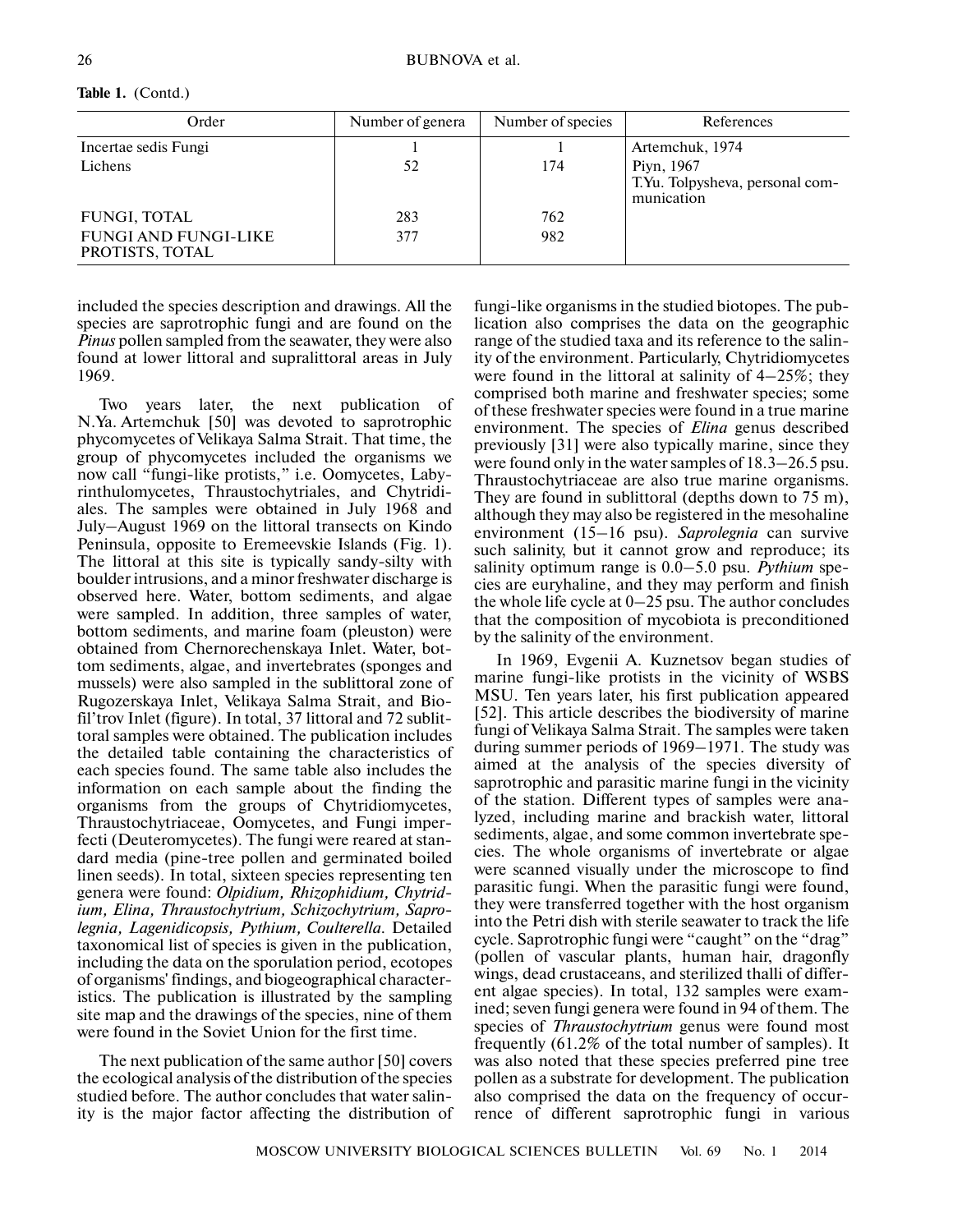## FIFTY YEARS OF MYCOLOGICAL STUDIES 27

# **Table 2.** Fungi species found in the vicinity of WSBS MSU after 2008

| Fungi species                                        | References |   |        |        |                    |                    |  |
|------------------------------------------------------|------------|---|--------|--------|--------------------|--------------------|--|
|                                                      |            | 2 | 3      | 4      | 5                  | 6                  |  |
| ZYGOMYCOTA                                           |            |   |        |        |                    |                    |  |
| Mortierella elongata Linnem.                         |            |   |        |        |                    |                    |  |
| M. lignicola (G.W. Martin) W. Gams & R. Moreau       |            |   |        |        |                    | $^+$               |  |
| M. longicollis Dixon-Stew.                           |            |   |        |        |                    |                    |  |
| Mucor circinelloides Tiegh.                          |            |   |        |        |                    |                    |  |
| Umbelopsis isabellina (Oudem.) W. Gams               |            |   |        |        |                    |                    |  |
| ZYGOMYCETES, TOTAL                                   |            |   |        | 5      |                    |                    |  |
| <b>ASCOMYCOTA</b>                                    |            |   |        |        |                    |                    |  |
| Emericellopsis minima Stolk                          | $^+$       |   |        |        |                    |                    |  |
| Chaethomium difforme W. Gams                         |            |   |        |        |                    |                    |  |
| C. murorum Corda                                     |            |   |        |        | $^{+}$             |                    |  |
| Cordyceps militaris (L.) Link                        |            |   |        |        |                    | $\, +$             |  |
| Debariomyces hansenii (Zopf) Lodder & Kreger         |            |   | $^{+}$ |        |                    |                    |  |
| Gelasinospora tetrasperma Dowding                    |            |   | $^+$   |        |                    |                    |  |
| Monodictys levis (Wiltshire) S. Hughes               |            |   |        |        | $^+$               |                    |  |
| Nectria mauritiicola (Henn.) Seifert & Samuels       |            |   |        |        | $^{+}$             |                    |  |
| Pseudeurotium zonatum J.F.H. Beyma                   | $^{+}$     |   |        |        |                    |                    |  |
| Sydowia polyspora (Bref. et Tavel.) E. Müll.         |            |   |        |        |                    |                    |  |
| ASCOMYCETES, TOTAL                                   |            |   |        | 10     |                    |                    |  |
| <b>BASIDIOMYCOTA</b>                                 |            |   |        |        |                    |                    |  |
| Amylosterium areolatum (Chaillet ex Fr.) Boidin      |            |   |        |        |                    | $^+$               |  |
| Antrodia xantha (Fr.) Ryvarden                       |            |   |        |        |                    | $^+$               |  |
| Antrodiella romellii (Donk) Niemelä                  |            |   |        |        |                    | $\,{}^+$           |  |
| Ceriporiopsis subvermispora (Pilát) Gilb. & Ryvarden |            |   |        |        |                    |                    |  |
| Cylindrobasidium laeve (Pers.) Chamuris              |            |   |        |        |                    | ┿                  |  |
| Gloephyllum sepiarium (Wulfen) P. Karst.             |            |   |        |        |                    | $\hspace{0.1mm} +$ |  |
| Peniophora piceae (Pers.) J. Erikss.                 |            |   |        |        |                    |                    |  |
| Phlebiopsis gigantea (Fr.) Jülich                    |            |   |        |        |                    | ┿                  |  |
| Piptoporus betulinus (Bull.) P. Karst.               |            |   |        |        |                    | $^+$               |  |
| Resinicium bicolor (Alb. & Schwein.) Parmasto        |            |   |        |        |                    |                    |  |
| Sistotrema brinkmannii (Bres.) J. Erikss.            |            |   |        |        |                    |                    |  |
| Strobilurus tenacellus (Pers.) Singer                |            |   |        |        |                    |                    |  |
| Tilletiopsis albescens Gokhale                       |            |   | $\,^+$ |        |                    |                    |  |
| BASIDIOMYCETES, TOTAL                                |            |   |        | 13     |                    |                    |  |
| <b>DEUTEROMYCETES</b>                                |            |   |        |        |                    |                    |  |
| <b>HYPHOMYCETES</b>                                  |            |   |        |        |                    |                    |  |
| Acremonium dichromosporum W. Gams & Sivasith         |            |   |        |        | $^+$               |                    |  |
| A. furcatum (Moreau & V. Moreau) W. Gams             | $^{+}$     |   |        |        |                    |                    |  |
| A. implicatum (J.C. Gilman & E.V. Abbott) W. Gams    |            |   |        |        |                    |                    |  |
| A. potronii Vuill.                                   |            |   | $^+$   |        | $^+$               |                    |  |
| A. roseolum (G. Sm.) W. Gams                         |            |   |        |        |                    |                    |  |
| A. salmoneum de Hoog                                 |            |   |        |        |                    |                    |  |
| Acrodontium album Kushwaha & S.C. Agarwal            |            |   |        |        | $\hspace{0.1mm} +$ |                    |  |
| A. crateriforme (J.F.H. Beyma) de Hoog               |            |   |        | $^{+}$ |                    | $^+$               |  |

MOSCOW UNIVERSITY BIOLOGICAL SCIENCES BULLETIN Vol. 69 No. 1 2014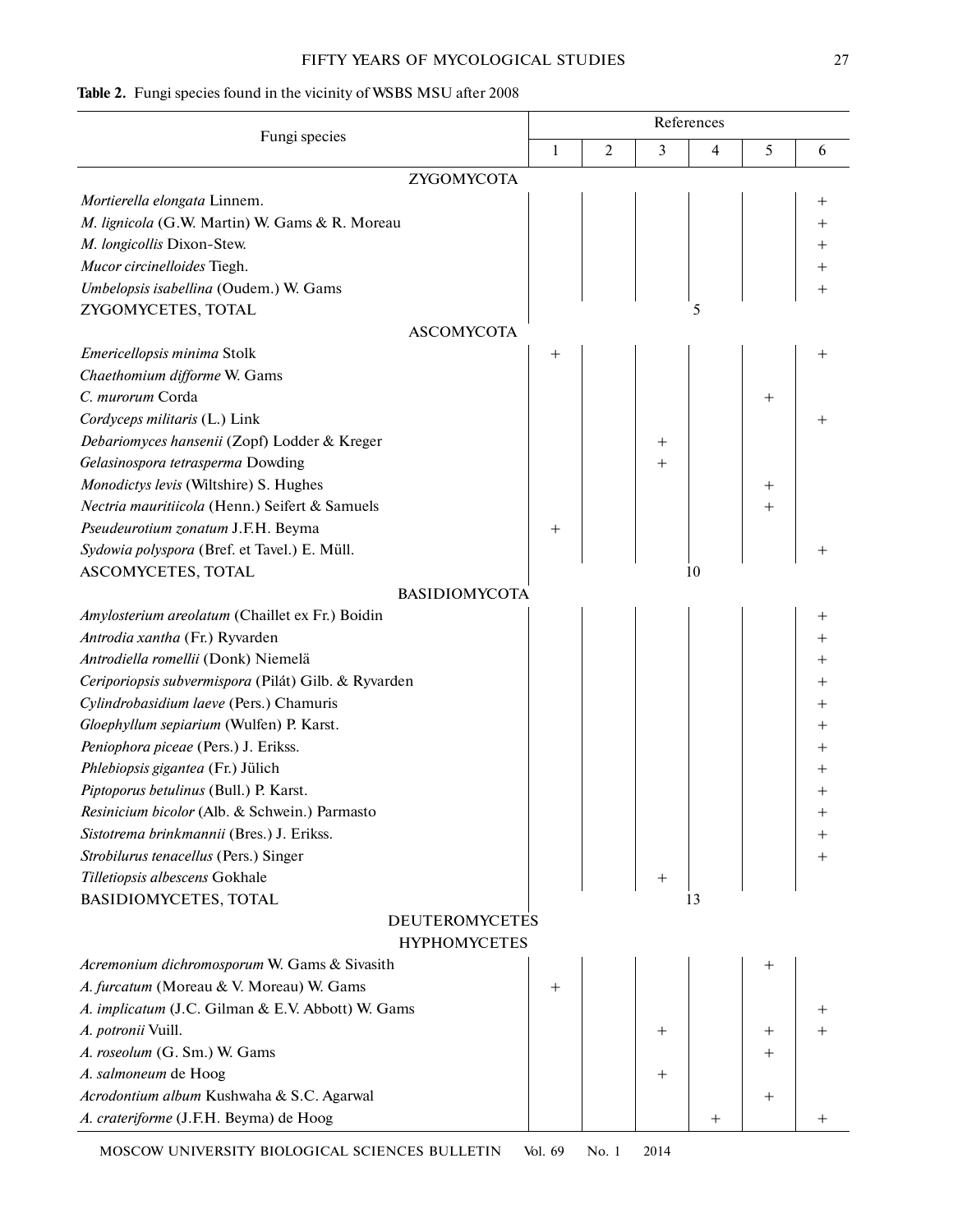# **Table 2.** (Contd.)

| Fungi species                                                                                |        | References     |                                  |        |                                  |      |  |  |
|----------------------------------------------------------------------------------------------|--------|----------------|----------------------------------|--------|----------------------------------|------|--|--|
|                                                                                              |        | $\overline{2}$ | 3                                | 4      | 5                                | 6    |  |  |
| A. hydnicola (Peck) de Hoog                                                                  |        |                | $+$                              |        |                                  |      |  |  |
| Arthrinium algicola (N.J. Artemczuk) E.B.G. Jones, Sakay., Suetrong,<br>Somrith. & K.L. Pang |        |                |                                  |        | $\hspace{0.1mm} +$               |      |  |  |
| Aspergillus proliferans G. Sm.                                                               |        |                |                                  |        |                                  | $^+$ |  |  |
| A. repens (Corda) Sacc.                                                                      |        |                |                                  |        |                                  | $^+$ |  |  |
| A. tubingensis Mosseray                                                                      |        |                |                                  |        |                                  |      |  |  |
| Beauveria brongniartii (Sacc.) Petch                                                         |        |                |                                  |        |                                  |      |  |  |
| Broomella acuta Shoemaker & E. Mull.                                                         |        |                | $^{+}$                           |        |                                  |      |  |  |
| Cadophora fastigiata Lagerb. & Melin                                                         | $^{+}$ |                |                                  |        | $\hspace{0.1mm} +$               |      |  |  |
| C. luteo-olivacea (J.F.H. Beyma) T.C. Harr. & McNew                                          |        |                |                                  |        | $^{+}$                           |      |  |  |
| C. malorum (Kidd & Beaumont) W. Gams                                                         |        |                |                                  |        | $\hspace{0.1mm} +$               |      |  |  |
| C. melinii Nannf.                                                                            |        |                |                                  |        |                                  |      |  |  |
| Cephalotrichum nanum (Ehrenb.) S. Hughes                                                     |        |                |                                  |        | $^{+}$                           |      |  |  |
| Chrysosporium carmichaelii Oorschot                                                          |        |                |                                  |        | $^{+}$                           |      |  |  |
| Cladophialophora humicola Crous et U. Braun                                                  |        |                |                                  |        |                                  |      |  |  |
| Cladosporium antarcticum K. Schub., Crous et U. Braun                                        |        |                |                                  |        |                                  |      |  |  |
| C. bruhnei Linder                                                                            |        |                |                                  |        |                                  |      |  |  |
| C. halotolerans Zalar, de Hoog & Cunde-Cim.                                                  |        |                |                                  |        | $\hspace{0.1mm} +$               |      |  |  |
| C. langeronii (Fonseca, Leão & Nogueira) Vuill.                                              |        |                |                                  |        |                                  |      |  |  |
| Cryptococcus albidus (Saito) C.E. Skinner                                                    |        |                | $^{+}$                           |        |                                  |      |  |  |
| Cylindrocarpon cylindroides Wollenw.                                                         |        |                | $^{+}$                           |        |                                  |      |  |  |
| C. destructans (Zinssm.) Scholten                                                            |        |                |                                  |        | $^{+}$                           |      |  |  |
| C. lucidum C. Booth                                                                          |        |                |                                  |        | $^{+}$                           |      |  |  |
| Cylinrocarpon sp. c.f. anam. Nectria coccinea Desm.                                          |        |                | $^{+}$                           |        |                                  |      |  |  |
| Embellisia phragmospora (Emden) E.G. Simmons                                                 |        |                |                                  |        | $\hspace{0.1mm} +\hspace{0.1mm}$ |      |  |  |
| Epicoccum nigrum Link                                                                        |        |                | $\hspace{0.1mm} +\hspace{0.1mm}$ |        |                                  |      |  |  |
| Exophiala dermatitidis (Kano) de Hoog                                                        |        |                | $\hspace{0.1mm} +$               |        |                                  |      |  |  |
| E. heteromorpha (Nannf.) de Hoog & Haase                                                     |        |                |                                  |        | $^+$                             |      |  |  |
| Fusarium acuminatum Ellis & Everh.                                                           |        |                |                                  |        | $^{+}$                           |      |  |  |
| <i>F. graminearum</i> Schwabe                                                                |        |                |                                  |        |                                  |      |  |  |
| F. sporotrichioides Sherb.                                                                   |        |                |                                  |        | $^+$                             |      |  |  |
| F. tricinctum (Corda) Sacc.                                                                  |        |                |                                  |        | $\hspace{0.1mm} +$               |      |  |  |
| Humicola fuscoatra Traaen                                                                    |        |                |                                  |        |                                  |      |  |  |
| Isaria alba J.F.H. Beyma                                                                     |        |                |                                  |        | $\hspace{0.1mm} +$               |      |  |  |
| Lecanicillium evansii Zare & W. Gams                                                         |        |                |                                  |        |                                  |      |  |  |
| L. muscarium (Petch) Zare & W. Gams                                                          |        |                |                                  |        | $^{+}$                           |      |  |  |
| Lecythiophora mutabilis (J.F.H. Beyma) W. Gams & McGinnis                                    |        |                |                                  |        |                                  |      |  |  |
| Memnoniella echinata (Rivolta) Galloway                                                      |        |                |                                  |        |                                  |      |  |  |
| Oedocephalum glomerulosum (Bull.) Sacc.                                                      |        |                |                                  |        | $\hspace{0.1mm} +$               |      |  |  |
| Oidiodendron ambiguum Peyronel et Malan                                                      |        |                |                                  |        |                                  |      |  |  |
| O. griseum Robak                                                                             |        |                |                                  | $^+$   |                                  |      |  |  |
| O. maius var. citrinum (Barron) Rice a. Currah.                                              |        |                |                                  |        |                                  |      |  |  |
| O. periconiodes Morrall                                                                      |        |                |                                  | $^{+}$ |                                  |      |  |  |
| Penicillium aculeatum Raper & Fennell                                                        |        |                |                                  |        |                                  | $^+$ |  |  |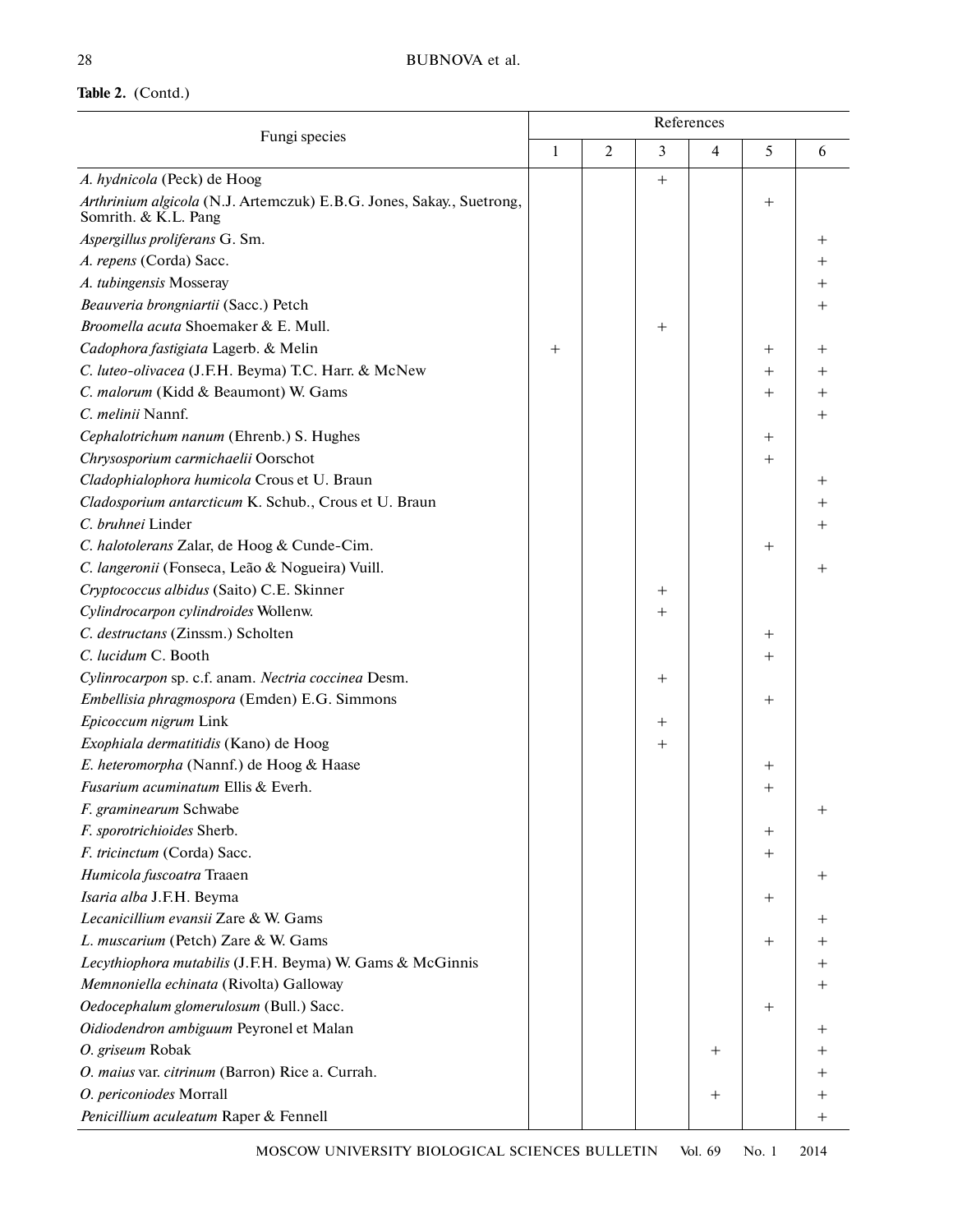### **Table 2.** (Contd.)

| Fungi species                                                           | References                       |                |                  |      |                    |      |  |
|-------------------------------------------------------------------------|----------------------------------|----------------|------------------|------|--------------------|------|--|
|                                                                         |                                  | $\overline{2}$ | 3                | 4    | 5                  | 6    |  |
| P. atrovenetum G. Sm.                                                   |                                  |                |                  |      | $^{+}$             |      |  |
| P. citreoviride Biourge                                                 |                                  |                |                  | $^+$ |                    |      |  |
| P. dierckxii Biourge                                                    |                                  |                |                  |      |                    | $^+$ |  |
| P. duclauxii Delacr.                                                    |                                  |                |                  |      |                    |      |  |
| P. italicum Wehmer                                                      | $\hspace{0.1mm} +\hspace{0.1mm}$ |                |                  |      |                    |      |  |
| P. multicolor G.-M. & Porad.                                            |                                  | $^+$           |                  |      |                    |      |  |
| P. restrictum J.C. Gilman & Abbott                                      | $\hspace{0.1mm} +\hspace{0.1mm}$ |                |                  | $^+$ |                    |      |  |
| P. rolfsii Thom                                                         |                                  |                |                  | $^+$ |                    |      |  |
| P. solitum Westling                                                     |                                  |                |                  |      |                    |      |  |
| P. verruculosum Peyronel                                                |                                  |                |                  | $^+$ |                    |      |  |
| Phialophora europaea de Hoog, Mayser & Haase                            |                                  |                |                  |      |                    |      |  |
| P. lagerbergii (Melin & Nannf.) Conant                                  |                                  |                |                  |      |                    |      |  |
| P. verrucosa Medlar                                                     |                                  |                |                  |      |                    |      |  |
| Pochonia suchlasporium (W. Gams & Dackman) Zare & W. Gams               | $^{+}$                           |                |                  |      |                    |      |  |
| Polyscytalum fecundissimum Riess                                        |                                  |                |                  |      |                    |      |  |
| Stachybotrys dichroa Grove                                              |                                  |                |                  |      |                    |      |  |
| Stachybotrys anam. Melanopsamma pomiformis (Pers.) Sacc.                |                                  |                |                  |      | $^{+}$             |      |  |
| Stephanosporium atrum Dal Vesco                                         |                                  |                |                  |      |                    |      |  |
| Teberdinia hygrophila Sogonov, W. Gams, Summerb. et Schroers            |                                  |                |                  |      |                    |      |  |
| Tolypocladium geodes W. Gams                                            |                                  |                |                  | $^+$ | $\hspace{0.1mm} +$ |      |  |
| T. nubicola Bissett                                                     |                                  |                |                  |      |                    |      |  |
| T. tundrense Bissett                                                    |                                  |                |                  |      |                    |      |  |
| Trichoderma asperellum Samuels, Lieckf. & Nirenberg                     |                                  |                |                  |      |                    |      |  |
| T. piluliferum J. Webster & Rifai                                       |                                  |                |                  |      |                    |      |  |
| Trixosporon lignicola (Diddens) Fell & Scorzetti                        |                                  |                |                  |      |                    |      |  |
| Wardomyces anomalus F.T. Brooks & Hausford                              | $^{+}$                           |                |                  |      |                    |      |  |
| Verticillium albo-atrum Reinke & Berthold                               |                                  |                |                  |      | $\hspace{0.1mm} +$ |      |  |
| Ulocladium chartarum (Preuss) E.G. Simmons                              |                                  |                | $^+$             |      |                    |      |  |
| U. consortiale (Thum) Simmons                                           |                                  |                |                  |      |                    |      |  |
| U. septosporum (Preuss) E.G. Simmons                                    |                                  |                |                  |      |                    |      |  |
| Zythiostroma pinastri (P. Karst.) Höhn                                  |                                  |                |                  |      |                    |      |  |
| HYPHOMYCETES, TOTAL                                                     |                                  |                |                  | 82   |                    |      |  |
| <b>COELOMYCETES</b>                                                     |                                  |                |                  |      |                    |      |  |
| Coniothyrium cerealis E. Mull                                           |                                  |                | $^+$             |      |                    |      |  |
| Paraconiothyrium sporulosum (W. Gams & Domsch) Verkley                  |                                  |                |                  |      | $\hspace{0.1mm} +$ |      |  |
| Phoma herbarum Westendorp                                               | $+$                              |                | $\boldsymbol{+}$ |      |                    |      |  |
| Ph. leveillei Boerema & G.J. Bollen                                     |                                  |                | $^+$             |      |                    |      |  |
| Ph. poolensis var. verbascicola (Ellis & Kellerm.) Aa & Boerema         |                                  |                |                  |      |                    |      |  |
| COELOMYCETES, TOTAL                                                     |                                  |                |                  | 5    |                    |      |  |
| TOTAL NUMBER OF NEW SPECIES FOUND IN VICINITY OF<br>WSBS MSU AFTER 2008 |                                  |                | 115              |      |                    |      |  |

Cited under: (1) Bubnova, 2009, (2) Bubnova and Kireev, 2009, (3) Konovalova and Bubnova, 2011, (4) Grum-Grzhimaylo and Bilanenko, 2012, (5) Konovalova, 2012, (6) Grum-Grzhimaylo, 2012.

MOSCOW UNIVERSITY BIOLOGICAL SCIENCES BULLETIN Vol. 69 No. 1 2014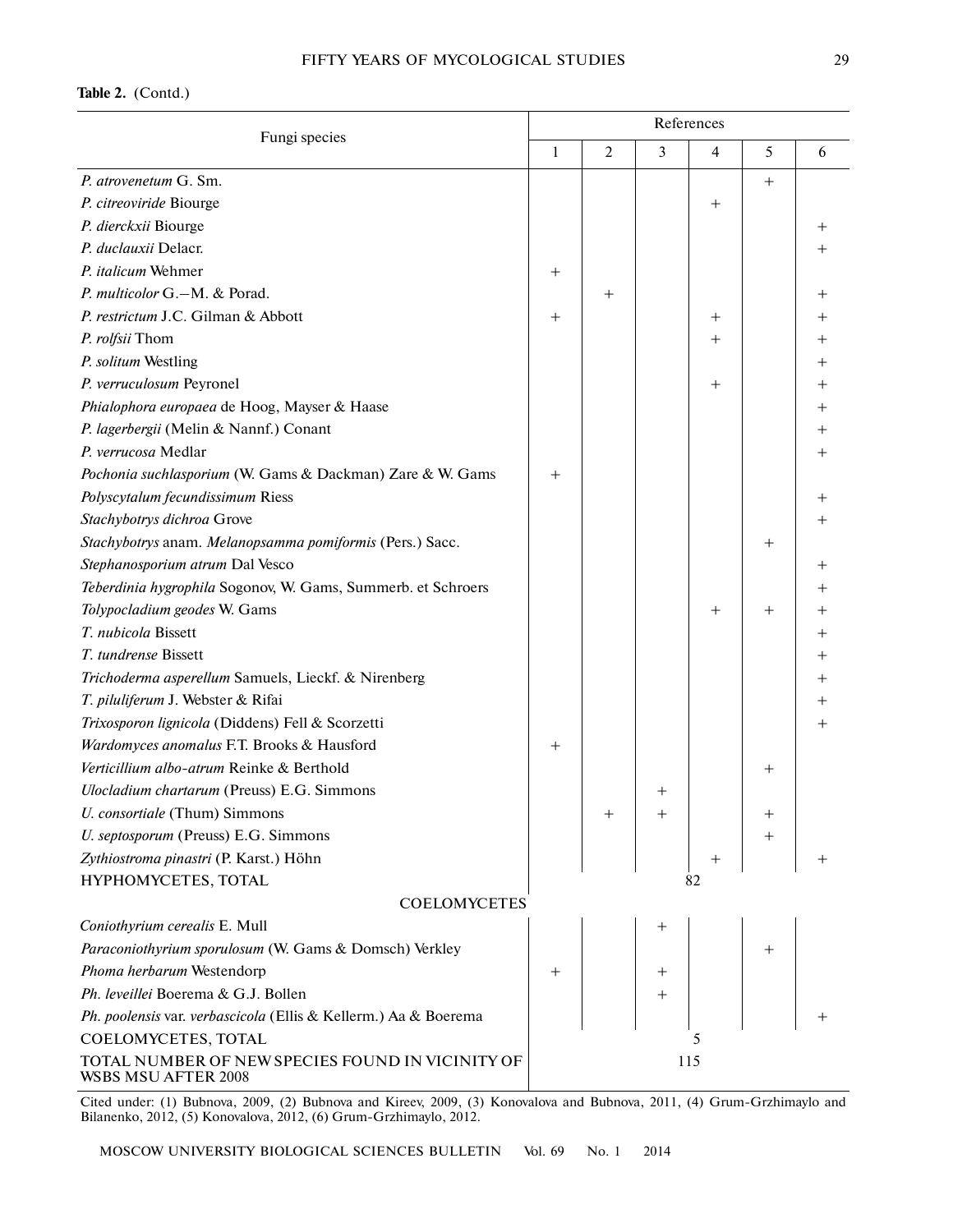biotopes. The highest biodiversity was observed in the estuarine waters, brackish lagoons, and rock pools. The author concludes that high concentration of organic matter and micronutrients preconditioned by the terrigenous income, good heating, and high pri mary production of phytoplankton and phytobenthos as the major reasons promoting such biodiversity in these biotopes. Only *Olpidium maritimum* Höhnk et Aleem and Thraustochytriaceae were found in the marine biotopes located far from the shoreline, at the depths of 70–75 m. The author suggested that all the other species found in the marine environment were transported here; they were euryhaline organisms inhabiting mostly brackish waters along the seashore. However, the publication is lacking the full list of the species found. Only description and distributional patterns of three Thraustochytriaceae species were presented (*Thraustochytrium pachydermum* Scholz, *T. aggregatum* Ulken, and *T. striatum* Schneider); these species were not cited in [34]. The author con cluded the presence of both parasitic and saprotrophic fungi species found on algae and crustaceans, but the exact species definition was not performed for all the specimens, since it was impossible to track the life cycle for some of them.

The next publication of E.A. Kuznetsov [53] was devoted to the dormancy in fungi-like protists. The introduction chapter gives an overview on the ability of these organisms to stay alive and resist drying/freezing. Different species of Thraustochytriaceae and Chytrid iomycetes were used for the experiments; these species originated from the White Sea (vicinity of WSBS) and from other seas. In addition, the fungi were sampled from the algae herbaria from different seas (including the White Sea). The article gives a detailed description of methods used, including original modifications. It was found that all the studied Thraustochytriaceae and most Chytridiomycetes might withstand drying and stayed alive for at least 10 years after. It was also found that strains sampled in the northern areas had a better chance. However, heating them up to  $+40^{\circ}$ C during 10 min killed these organisms. *Saprolegnia* fungi with stood the drying with less success, and they remained alive for only 1 month. If the fungi were reared from the herbarium algae, the best germination rates were found for those that spent less than 8 years dried; the fungi from herbaria sampled more than 20 years ago were characterized by less success. Some isolates of Thraustochytriaceae and Chytridiomycetes from the White Sea stayed alive for at least one month of freez ing, as was found experimentally. *Saprolegnia* fungi did not withstand freezing. The author concluded that the ability for dormancy at drying/freezing promoted a wide geographical range of the studied organisms. The original methods of preserving of Thraustochytriaceae and Chytridiomycetes were also described; these approaches are based on the ability of these fungi to withstand drying successfully.

Later, E.A. Kuznetsov continued studying the biodiversity and ecology of marine fungi-like protists. He defended a doctoral dissertation (Dr. habil.) [21], and became a coauthor of the catalogue [10] where the material of several dozens of years of his studies was generalized.

In the early 2000s, the studies of marine fungi were continued using state-of-the-art methods and approaches. The fungi inhabiting different marine ecotopes were the main objects of the study. Biodiver sity was studied using rearing on the media, and the imperfect hyphomycetes, pycnidial fungi, zygo mycetes, and ascomycetes were the focus group.

In 2009, the first publication [46] described these results. The publication covers the biodiversity of the fungi in the bottom sediments of Velikaya Salma Strait (figure). Ten samples were obtained in July 2006 from the depths of 54–108 m and reared on the agar media. The abundance of the fungi, as well as the number of the fungi propagules, was assessed; their concentra tion and frequency of occurrence were calculated. The number of the fungi propagules in the studied bottom sediments varied from dozens ( $n \times 10$ ) to hundreds  $(n \times 10^2)$  per one cubic cm of the sediment and did not refer to any environmental characteristics (depth, bot tom geomorphology, type of sediment, etc.). The mycobiota was quite diverse, and the distributional pattern was quite patchy. In total, 65 species of 24 gen era were registered. Eight morphotypes were defined down to the genus level, most of the species were found only once and in certain samples. Several spe cies dominated, *Geomyces pannorum* (together with isolate *Pseudogymnoascus roseus* that had sexual reproduction on the media; frequency of occurrence was 80%), *Penicillium chrysogenium, P. expansum, P. nalgiovense, Tolypocladium inflatum*, and *Tricho derma viride*. *P. chrysogenium* were the most abundant (15%). The author discussed the peculiarities of the fungi species composition in the studied biotopes, compared them to the similar environment in other geographic areas and to the soil mycobiota of the stud ied region. Particularly, it was found that the myco biota of the studied bottom sediments was presented mostly by the eurybiont species (*Penicillium* spp.); high ratio of common or key species of soil phyto cenoses was also registered (*Tolypocladium* spp., *Pseudogymnoascus roseus* + *Geomyces pannorum, Tri choderma* spp.). Only three obligate marine species were found, *Acremonium fuci, Dendryphiella arenaria*, and *D. salina*), and all the others were common for ter restrial biotopes. High abundance and diversity of *Acremonium* species was a feature of the studied bot tom sediments.

The next publication [47] referred to the studies of the fungi communities on thalli of brown algae (*Fucus* spp.) from the coastal area of the White Sea, and the factors affecting the mycobiota structure and distribu tion. The research was performed in early August 2005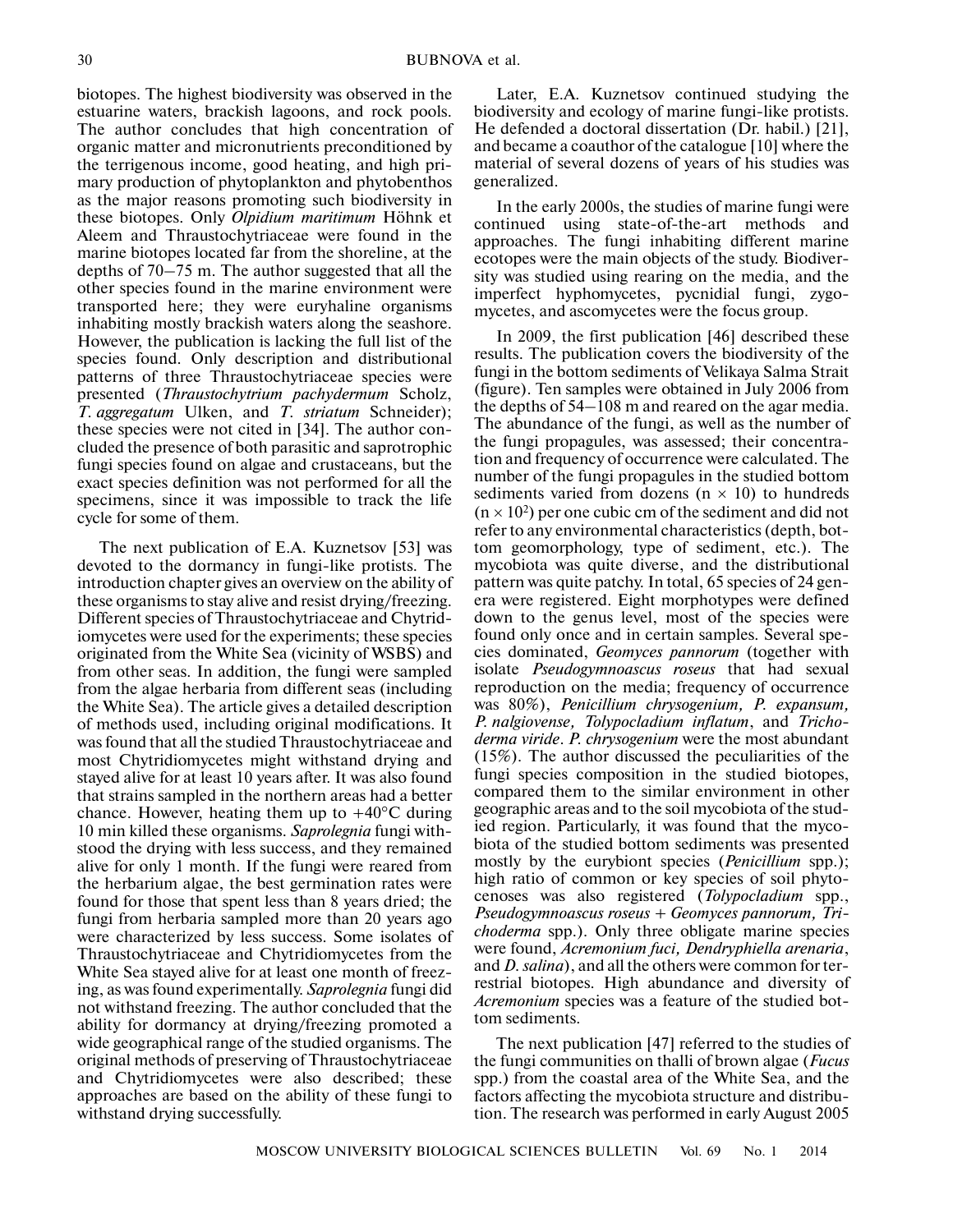in the vicinity of WSBS. Six catenae were studied at three different types of the costal areas (open to the sea, semi-closed, and closed). The thalli of live *Fucus* were sampled in their typical biotopes, *F. vesiculosus* was sampled at the middle littoral zone, *F. distichus* was sampled at the lower littoral zone, and *F. serratus* was sampled in sublittoral (0.5-m depth). In addition, dead thalli of *F. vesiculosus* from the shore bar were analyzed. In total, more than 20 samples were taken for the analysis. The seeding of the seawater sampled at the same sites was also performed. The algae thalli were incubated on agar media. The abundance and frequency of occurrence was assessed; Sorensen-Che kanovsky index, hierarchical cluster analysis, and principal component analysis (PCA) were applied. In total, 21 species of zygomycetes, ascomycetes, and deuteromycetes were identified; 39 morphotypes were identified down to the species level, and four morpho types were identified by the genus level. The maximal diversity was found on the dead thalli (25 species), and the minimal was found in the seawater (13). *Penicil lium* genus comprised nine species, and it was also the most abundant (51% on average), followed by marine species of *Dendryphiella* genus (11%) and *Acremonium* (9%). It was also found that the mycobiota on thalli of live algae were relatively similar despite the algae spe cies. The mycobiota of the dead thalli differed signifi cantly from those observed for live specimens; the most pronounced differences were found for the sea water communities. The samples collected on the closed bays did not differ much; the fungi communi ties in the areas open to the sea differed among them selves and with the communities of the closed areas. The authors concluded that hydrodynamic regime (shore type and littoral zone) and algae type had the most pronounced effect on the structure of fungi com munities inhabiting thalli of the brown algae.

In 2011, another publication [48] appeared; it was also performed at WSBS. The diversity of the fungi inhabiting the brown algae thalli on the surface and inside was studied for *Ascophyllum nodosum, A. nodosum* ecad *muscoides*, and *Pelvetia canalicula*. The sampling was performed in August 2006 and 2007 at three sites on Kindo Peninsula and one on Kokoikha Island. The thalli were incubated on agar media. The number of colonies of different morphotypes was counted; the correspondence analysis and PCA were applied. Thirty-three genera of zygomycetes, ascomycetes, basidiomycetes, and deuteromycetes were found; fifty morphotypes were identified at the species level, seven were identified at the genus level, and a significant number of different sterile mycelia were found. The mycobiota on the surface and inside thalli differed sig nificantly. The mycobiota inhabiting the surface of thalli was presented by a common species of soil or marine saprotrophic fungi (*Penicillium, Dendryph iella*, and *Cladosporium*), but the "inner" mycobiota comprised specific species that were not found before in other biotopes. The numbers of the isolates of these

species were relatively low; sterile isolates, *Cepha losporium*-like and *Cladosporium* genus, attracted much interest. The localization (thallus surface or inner part) had the most pronounced effect on the composition of mycobiota. The ecotope characteris tics were also the limiting factors; the species of the algae had a minor effect on mycobiota composition.

In 2012, the most recent publication [54] on fungi studies in marine biotopes appeared. The study described the biology of *Stigmidium ascophylli* and the symbiotic fungi of brown algae *Ascophyllum nodosum* and *Pelvetia canalicula* found in the vicinity of WSBS. The life cycle of this symbiosis was tracked; it differed greatly from those observed in the warmer environ ments and was affected by the ice period present in the White Sea. For the first time, the differences in the strategies of forming de novo associations were found for *A. nodosum* and *P. canaliculata*. The life cycles were described and illustrated in detail. For the first time, the mycobionts were found in thalli of ecads (ecological forms), *A. nodosum* ecad *scorpioides*, and *A. nodosum* ecad *muscoides*. The taxonomical analysis of these endotrophic fungi comprised sequencing of ITS1- 5.8S-ITS2 genes of fungi extracted from the algae thalli. Similar sequences were found for the fragments extracted from *A. nodosum* and *P. canaliculata*. It was supposed that this sequence belonged to *S. ascophylli*; it was obtained for the first time, and phylogenetic analysis was applied. The sequences extracted from *A. nodosum* ecad *muscoides* sampled at various sites differed from each other and belonged to two biotrophic species, *Neonectria fuckeliana* and *Plectosphaerella cucumerina*. The authors concluded that common symbiont, *S. ascophylli,* might disappear in uncommon biotopes for *A. nodosum* and might be replaced by aggressive eurybiont terrestrial species.

In 2012, O.P. Konovalova defended her Cand. Sci. (Biol.) thesis [19]. She gave an overview on mycobiota of *A. nodosum* and *P. canaliculata*, as well as the descrip tion of *S. ascophylli* biology referring to the earlier pub lications [48, 54]. In addition, physiological studies were performed to track the peculiarities of the growth of different isolated belonging to different taxonomical groups. A significant number of the colonies that could not be identified by standard methods were reared. For these colonies, molecular genetic analysis was per formed, including phylogenetic analysis of ITS1-5.8S- ITS2 sequence performed for 15 *Cadophora*-like iso lates, 13 *Alternaria*-like, and 37 *Acremonum*-like iso lates. It was found that some of them could not be identified as any of recently known species. The author argued that a significant number of the new species existed in marine anamorphic fungi; these spe cies did not have strong morphological differences due to the secondary simplification of the condial struc tures in the aquatic environment. New halophilic spe cies, *Emericellopsis* sp.1, was reared and studied.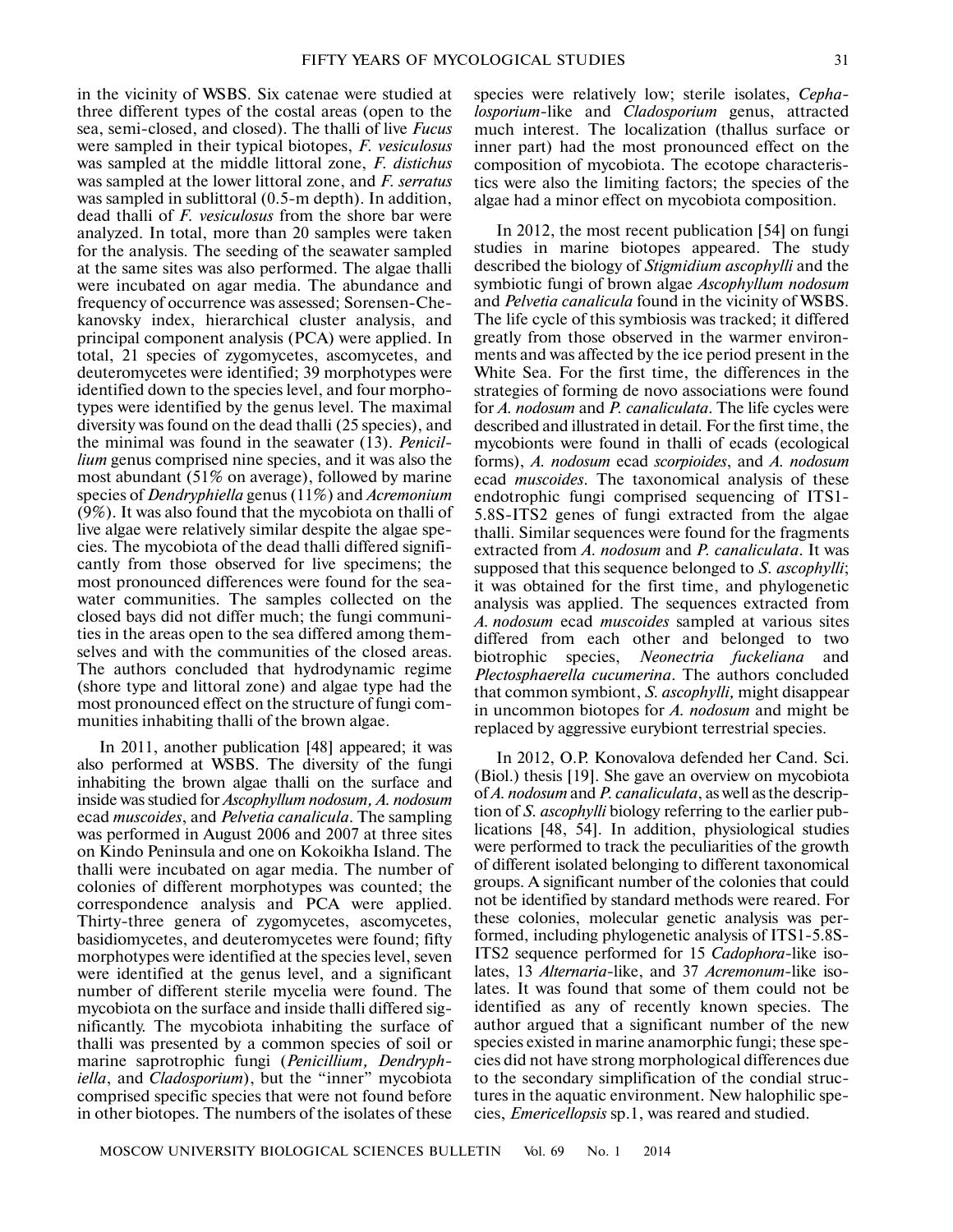Presently, the studies of the fungi in marine biotopes continue.

The study of micromycete complexes at ecotone "sea-shore" is another topic of the research on fungi on WSBS. The first results obtained by M.V. Sogonov and O.E. Marfenina [37] referred to the mycobiota of salt marsh of the White Sea. The sediments and soil from different littoral zones were sampled at five cate nae located at the seashore of different geomorpholog ical types (accumulative, abrasive, and abrasive-accu mulative) in Kiv Inlet and in the vicinity of WSBS in 1995–1996. The mycobiota was also studied for Al- Fe-humus ashen-grey soil in fruticulose-green moss pinewood. The succession of micromycete commu nity was studied for the shore bar of lower supralittoral zone. Medium-rearing methods were applied. The abundance of mycelia in the soils was assessed on membrane filters (mg per 1 g of soil). In total, 47 fungi species belonging to 15 genera of zygomycetes and deuteromycetes were identified, and some isolates were identified at the genus level; sterile isolates were also found. The authors concluded that a specific type of mycobiota communities existed in salt marsh ecotopes; these communities differed significantly from those existing in the soils, both by taxonomic composition and by the abundance of mycelia belong ing to different biomorphological groups. It was found that the species diversity and frequency of occurrence of genera *Penicillium* and *Mortierella* decreased in the row "zonal soil—salt march of the grasslands of the upper, middle, and lower levels," the opposite pattern was observed for genera *Fusarium* and *Acremonium*. The species of the last genus (*A. persicinum* and *A. charticola*) dominated in the soils of the grasslands of the lower level; here *Embellisis annulata* and *Dac tylella aquatica* were registered, and these two species were not found anywhere else. The soils belonging to different types of the shore were characterized by the diversity of the mycobiota structure and composition. The roots of the vascular plants had a great effect on the mycobiota community in the upper zone of lit toral; the fungi were presented by a high number of micromycetes when cultivating the samples obtained from the near-root space. The fungi were totally absent in the soil samples taken between the weed beds. When studying the succession of the fungi com munity from the shore bars, it was observed that *Aspergillum* and *Fusarium* dominated at the beginning but they were replaced by *Penicillium* and *Acremonium* in the end. Dark-colored mycelia prevailed in all the types of the studied soils. The total abundance and biomorphological structure of mycelia changed greatly when moving seawards. The highest abun dance and diversity of mycelia was usual for the zonal soils, while both parameters decreased significantly in the near-shore areas.

M.A. Shcheglov, O.E. Marfenina, and E.N. Bub nova continued these studies. M.A. Shcheglov found that the life activity of littoral invertebrates had a pro-

nounced effect on the mycelia abundance in the stud ied soils. The middle littoral zone of the White Sea is inhabited by the lobworms *Arenicola marina*; these polychaetes process the sediments actively, and their population density may reach dozens of specimens per square meter. The sediments processed by these worms contain less mycelia, fungi spores, and bacteria. Prob ably, this is the consumption of the microbial biomass [38].

The Cand. Sci. (Biol.) thesis of E.N. Bubnova was devoted to tracking the changes of the complexes of micromycetes at the landscape gradient (from the ter restrial soils through the littoral ecotone to the marine ecosystems). In total, 132 species of fungi were found; most of them were hyphomycetes imperfecti. In the zonal ashen-grey soils, *Micromucor ramannianus* var. *ramannianus* (recent: *Umbelopsis ramanniana* (Müller W. Gams), *Pseudogymnoascus roseus* (and its conidial stage *Geomyces pannorum*), *Trichoderma* spp., and *Penicillium* spp. dominated. Species of *Fusarium* and *Acremonium*, dark-colored hyphomycetes, and sterile mycelia dominated in the soils of the seashore area. Species of *Penicillum, Cladosporium*, and *Mucor hie malis* (and some others) dominated in the bottom sed iments and the seawater. The freshwater influx increased the biodiversity of the littoral mycobiota by the transport of typical soil species; this promoted sim ilarity of the species composition of fungi in the sedi ments of different types of littoral. A large number of different soil fungi were transported to the littoral area, but they did not survive there. The domination of par ticular species and genera of the soil fungi in the marine ecotopes was preconditioned by their resis tance to the marine environment. The deuteromycetes were the most ecologically flexible, especially asco mycete-like species of the orders Pleosporales and Hypocreales.

The studies of mycobiota of terrestrial ecosystems have a long history at WSBS together with the studies of marine and littoral fungi and fungi-like protists.

The first study of terrestrial mycobiota was pub lished in 1967 by E.S. Lisina and R.A. Maksimova [32]. The species composition and antagonistic fea tures of the soil fungi were described for the mycobiota of the rhizosphere of some mosses, lichens, and vascu lar plants (legumes, gramineous, solanaceous, and orpine plants) usual for the White Sea coast. The sam pling was performed in the vicinity of WSBS; the upper soil layer was analyzed. The soil suspension was reared in Petri dishes on Chapek medium ( $pH = 6$ ). The fungi antagonism was studied by the method of agar blocks to several test objects, *Staphylococcus aureus* 209, *Escherichia coli, Neurospora sitophila,* and *Saccharomycetes cerevesiae.* Unfortunately, the plant species were not indicated in this publication but only the plant families, so it is hard to conclude now about the real environment of studied rhizosphere. For example, high biodiversity of legumes and gramineous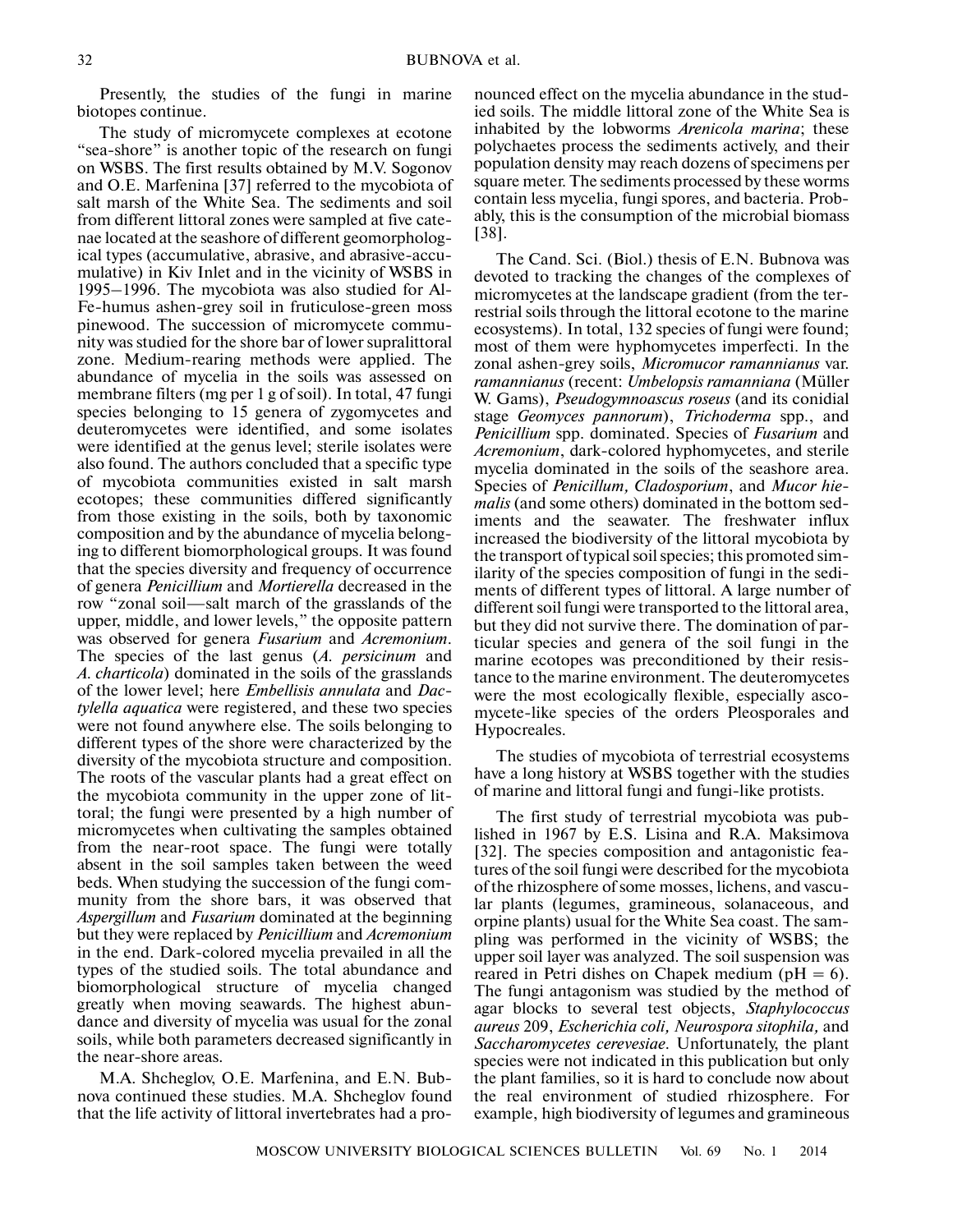plants is usual for the studied area, all of them inhabit different biotopes, including salt marshes, forests, etc. Three species of Crassulaceae are known for this area; two of them (*Sedum acre* and *S. rosea*) inhabit the sea rocks, and the third species, *S. decumbens*, is usual for kitchen gardens and in the settlement, i.e., they repre sent a different environment. Only one solanaceous species grows here, potato *Solanum tuberosum* [12]. The CFU (colony-forming units) number in the rhizosphere of mosses and lichens  $(8.3 \times 10^3 \text{ CFU per})$ 1 g of soil, for mosses) is ten times lower than in the rhizosphere of vascular plants. Generally, CFU increases accordingly to the concentration of organic matter and is maximal for agriculture soil, in potato rhizosphere  $(910 \times 10^3 \text{ CFU per 1 g of soil})$ . The authors defined several groups of fungi that corre sponded to the rhizosphere of specific plants: fungi of *Penicillium* genus (section *Monoverticillata*) were the most abundant under the mosses, lichens, and orpine plants; *P. frequentans* (current: *P. glabrum* (Wehmer) Westling) and *P. thomii* were the key species. The species belonging to the section *Asymmetrica divaricata* were usually found in the rhizosphere of legumes. The species of *Fusarium* genus were typical for the rhizo sphere of vascular plants (mostly gramineous plants); they were rarely found for mosses and lichens. After analyzing all the data presented in the publication, *Fusarium* species appeared to be most common for the soils under the lichens (7% by abundance) than under the legumes (3.5%), although they were the most abundant under the gramineous plants (22%); these species were not found at all under the mosses, solan aceous and orpine plants. Regard must be paid to the lowest number of fungi species (7) found under solan aceous plants, although CFU was the highest here. The most common species was *Hormodendrum hordei* Bruhne (recent: *Cladosporium hordei* (Bruhne) Hor dei); this species is also abundant in the rhizosphere of gramineous plants. This species was not common in each soil type, as was *Isaria* sp. that was also found for gramineous plants. The maximal fungi diversity was found for the rhizosphere of mosses (17 species) and lichens (15 species); the lowest fungi diversity was found for vascular plants, when maximal number of species (9) was found for gramineous plants. The stud ies of the antagonistic characteristics revealed the minimal number of active forms for mosses and lichens and maximal (wide spectra of antibiotic activ ity), for rhizosphere of legumes. The authors con cluded that high frequency of occurrence of the fungi of *Penicillium* genus (section *Monoverticillata*), under orpine plants (63.2%), mosses (44.7%) and lichens (25.3%), as well as low number of antagonistic fungi in this region, might be explained by the harsh tempera ture regime and low activity of microbiological pro cesses. We would like to pay attention also to signifi cant differences in species composition of soil fungi under particulate plants. Although the microenviron ment for each studied plant was different and

unknown (not described in the paper), it is hard to conclude now if this variability was preconditioned mostly by the environmental or other factors.

In 1976, the studies of soil fungi were continued at WSBS by T.Yu. Tolpysheva. She studied the effect of lichens (mostly *Cladina stellaris* and *Cladina mitis*) on the mycobiota of the soils in white moss pinewood, resulting as a number of publications [33–36] and candidate thesis [17]. The soils were sampled in Kandalaksha Nature Reserve (Velikii Island, opposite to WSBS) and at WSBS (Fig. 1).

In July 1973 and 1976, soil samples were obtained without regard to the lichen presence on Velikii Island and at WSBS [34]. Fifty-one fungi species belonging to 13 genera were found: three species of zygomycetes (two genera), one species (one genus) of imperfect coelomycetes, and all the others belonged to hypho mycetes. The most variability was found for genus *Penicillium* (29 species, 19 of them belonged to *Asym metrica* section, nine belonged to *Monoverticillata* sec tion). A large number of species belonging to *Monoverticillata* section (*Penicillum* genus) and to subsections *Velutina* and *Fasciculata* (section *Asym metrica*) and a low number of *Mucor* species were pre conditioned by the barren soil and harsh temperature regime. The most typical species (frequency of occur rence more than 60%) are *Penicillium fuscum* (recent: *P. velutinum* J.F.H. Beyma), *P. frequentans* (recent: *P. glabrum*), and *Trichoderma viride*. The common species (frequency of occurrence 40–60%) are *Tricho derma harzianum, P. raistrickii, P. purpurogenum, Aspergillus niger*, and *Mortierella* sp. The article pro vided, in table form, the full list of the species found, where the presence/absence  $(+/-)$  of the species in the soils of the studied sites were indicated, as well as the total frequency of occurrence. The author con cluded that the species compositions of fungi at both sites were quite similar. The differences were explained by the presence of the rare species (frequency of occurrence less than 10%).

The next publication of the same author described the effect of the lichen on the species composition of fungi in the primitive soils [34]. The soil was sampled at four experimental sites with 100% coverage by the lichens (*Cladina stellaris* and *C. rangiferina* up to 70– 80%; lingonberry, blueberry, foxberry, black crowberry, and erica up to 10–15%; other lichens, less than 10%) and at three control sites almost without lichen pres ence (fruticulose plants: 10–15%; lichens: less than 1%; other soil without plant coverage at all). The mixed soil samples were obtained from 8–10 sites under the lichens (*Cladina stellaris* and *C. rangiferina*), fruticulose plants (without reference to the species), and at plant-free soil. Forty species (or nonidentified morphotypes) of fungi belonging to eight genera were identified. *Penicillium* genus was the most diverse (20 species and eight nonidentified morphotypes). The total number of fungi species found under *Cladina*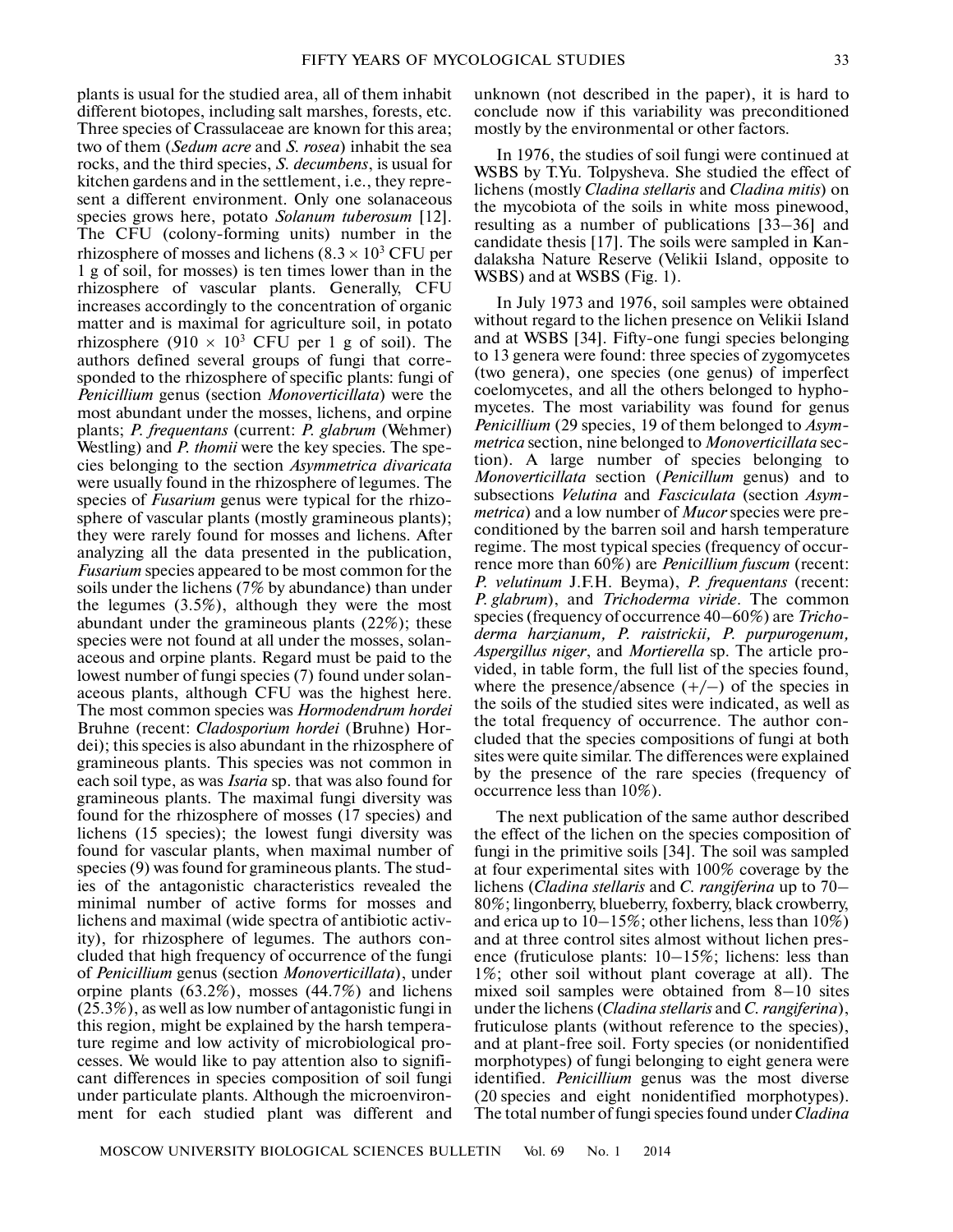*stellaris* was 18, that under *C. rangiferina* was 21, that under fruticulose plants was 22, and that without any plants/lichens was 18 species. Differences were found for the fungi composition in the soils covered by the lichens, by the fruticulose plants, and without plant coverage. This was the most pronounced in *Penicillium* genus as the most diverse and common one in the studied soils. Particularly, the species representing the section *Biverticillata–Symmetrica* were not found for the soils covered by lichens. The ratios of the species representing the sections *Monoverticillata* and *Asym metrica* in the soils sampled at control sites (under the fruticulose plants and without plan coverage) were nearly the same; but the number of species belonging to *Asymmetrica* section was 1.5 times higher than the species number in *Monoverticillata* section in the soils covered by lichens. The total number of *Penicillium* species in the soils covered by lichens exceeded the species number obtained for control sites by 30%. All the identified fungi species were grouped as: (1) absent under the lichens, but found at control sites (12 *Peni cillium* species and *Rhinocladiella elatior*); (2) species found exclusively under the lichens (*Aspergillus fumig atus, Mucor racemosus*, and ten species of *Penicillium* genus); and (3) fungi species common for both exper imental and control sites (*Aspergillus niger, Humicola* sp., *Mortierella ramanniana* (recent: *Umbelopsis ramanniana*), *Mortierella* sp., *Oidiodendron tenuissi mum, Trichoderma harzanium, T. viride*, and six spe cies of *Penicillium* genus). Sterile mycelia were indi cated for group nos. 1 and 2. The corollary of the arti cle was "the lichens have a significant effect on soil micromycetes and their species composition in the pine-woods, but the way of this differentiation is still unknown."

The third publication is entirely experimental, and the effect of lichens on the soil colonization by fungi is studied [35]. The experiments were performed in nat ural conditions (lichen-covered pinewood) on Velikii Island. The soil was sampled at the sites without plant/lichen coverage at 0–2-cm depth; the plant remains were removed, and the soil was screened and triple sterilized. The sterile soil was placed onto flat sterile boxes with small holes in the bottom and put at the soil level in the lichen-covered pinewood. Some of the boxes were covered by the lichens. The experiment took one year, starting from late July. After a year passed, the soil was taken out from the box and studied for mycobiota. In total, 15 boxes were analyzed: five were covered by *Cladina stellaris*, five by *C. rangiferina*, and the last five were control (without coverage). The total fungi CFU per 1 g of soil was  $72.1 \times 10^3$  under *C. stellaris,*  $56.1 \times 10^3$  under *C. rangiferina*, and significantly lower,  $7.7 \times 10^3$ , at the control sites. The species of *Penicillium* were the least presented in the last type (approximately 60%), the soil covered by lichens was characterized by a higher number of species (90% under *C. stellaris* and >80% under *C. rangiferina*). In total, 33 species of fungi were defined; 19 of them belong to *Penicillium* genus. The number of the species that appeared under *C. stellaris* was 15, that under *C. rangiferina* was 22, and 21 species were found in the control boxes. Eight species were common for all three treatments, *Cladosporium herbarum, Mortierella ramanniana* (recent: *Umbelopsis ramanniana*), *Peni cillium frequentans* (recent: *P. glabrum*), *P. fuscum* (recent: *P. velutinum*), *P. raistrickii, Penicillium* sp. 9, and *Trichoderma harzianum, T. viride*. The similarity between the soils covered by *C. rangiferina* and the control sites was assessed by the ratio of *Penicillium* species, when the number of the common species was 11; the ratios between the species of the sections *Monorticillata* and *Asymmetrica* were equal in both cases, and the representatives of the section *Biverticil lata–Symmetrica* were found in both treatments. The soil under *C. stellaris* contained less species of *Penicil lium* (nine), and the ratio between *Monorticillata* and *Asymmetrica* was 2 : 1, and total absence of the species belonging to *Biverticillata–Symmetrica* was observed. Two experimental (lichen) treatments differed from each other more than compared to the control sites. For example, the abundance of *Penicillium frequentans* (recent: *P. glabrum*) was 40–50% in both experimental treatments and twice less in the control. Similar pat tern was observed for the species *P. fuscum* (recent: *P. velutinum*) and *P. raistrickii*, when both species were more abundant in the experiment than in the control. Such a difference in the fungi species composition was explained by different competition ability of the fungi species and by the lichen metabolites that might affect the mycobiota (or the absence of such effect in the control). The author concluded that "Probably, the lichen metabolites may support the microenviron ment, which is favorable for some fungi species that appear to be more competitive." However, no analysis on lichen metabolites was presented.

The last publication from this series [36] described the study of effect of the lichens *Cladina stellaris* and *C. rangiferina* on the abundance of the soil mycobiota in the natural sites. The sampling was performed under the lichens, the fruticulose plants, and at the sites free of plants. The total CFU per 1 g of air-dry soil was assessed, as well as CFU of certain species and genera. The total CFU range fell to  $n \times 10^3$ . It was maximal under the fruticulose plants and minimal under the lichens (1.5–2.0 times difference). *Penicillium* genus was the most abundant: from 57% at plant-free sites to 75% under *C. stellaris*. High abundance was registered for *P. fuscum* (recent: *P. velutinum*): from 12% under *C. stellaris* to 30% under fruticulose plants; as well as for *Trichoderma viride*: from 4% under *C. stellaris* to 26% under fruticulose plants. The author concluded that there was a significant effect of the lichen/plant coverage on the number of fungi diaspores in soils, both on total CFU and on CFU of particular species and genera.

After a long gap, the next publication by E.N. Bub nova and L.L. Velikanov appeared [40]; it described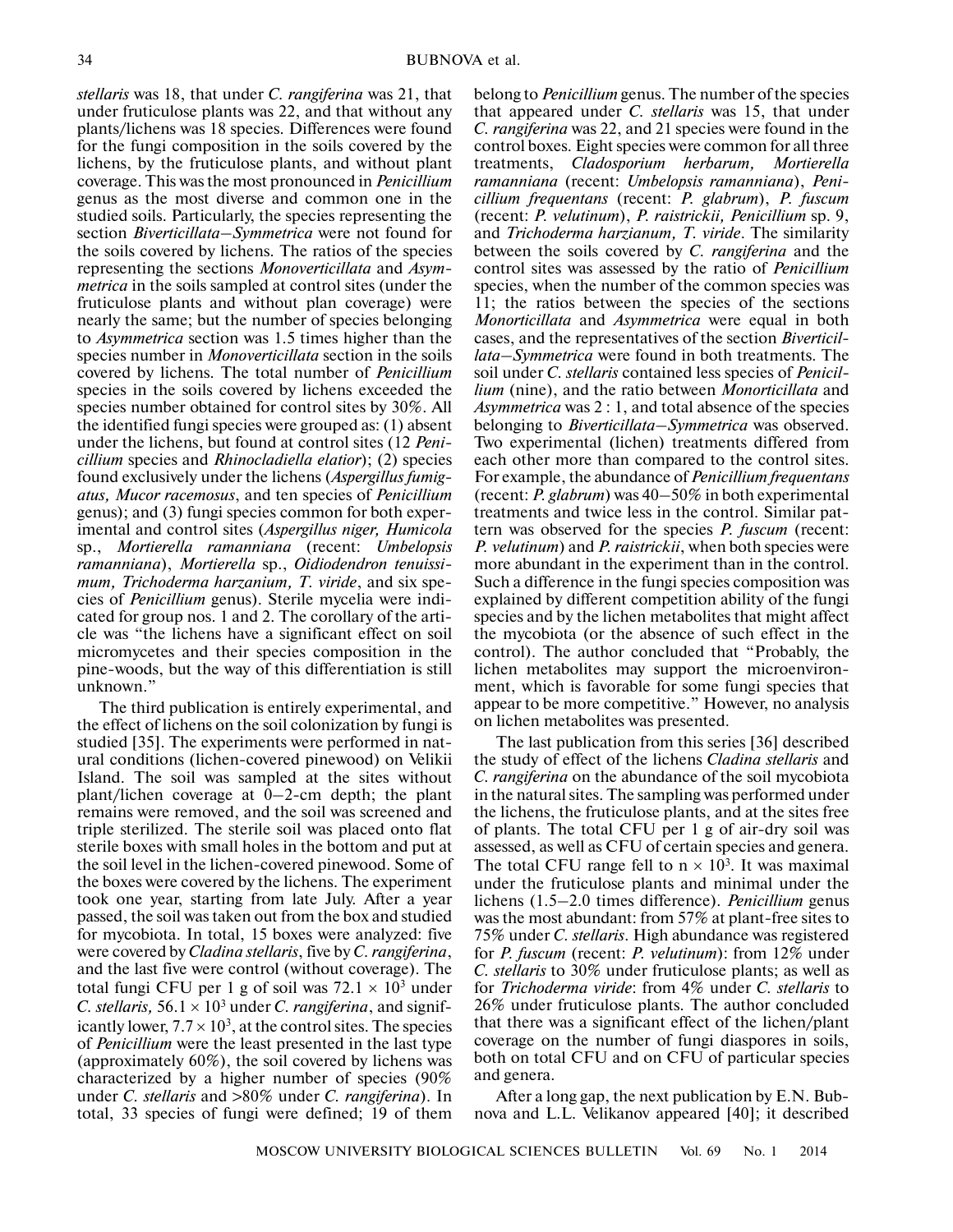the mycobiota in different soil types in the vicinity of WSBS. The sampling was performed in August 1998 and 1999 in the upper under-soil layer (A0, A0/A2). The study focused on marsh turf under marine herb poaceous meadow and zonal Al-Fe-humus ashen gray soil in four plant associations. The method of serial dilution and rearing on agarose media was used. The abundance (CFU) and frequency of occurrence of different fungi species were assessed; these data were then used to calculate the Shannon index and similarity coefficient of Sorensen–Chekanovsky. The abundance of light- and dark-colored mycelia (m) was assessed per 1 g of air-dry soil. The mycelia abundance was 180–220 m/g in fruticulose-green moss pinewood up to 600–730 m/g in lichen pinewood. The ratio of dark-colored mycelium was 20–52% of total biomass. Total CFU was  $27.5 - 72.5 \times 10^3$  per 1 g of air-dry soil. In total, 65 fungi species belonging to 20 genera of zygomycetes and fungi imperfecti were identified; some isolates were identified only at genus level, and a significant number of sterile isolates was found. *Peni cillium* genus was the most abundant and diverse (abundance ratio of 21.0–68.5%; frequency of occur rence of 90–100%). It was found that the representa tives of *Monoverticillata* section prevailed under the lichens in pinewoods; in the other ashen-gray soils, they were replaced by *Asymmertica* section. The soils of marine meadows contained less *Penicillium* species than ashen-gray soil did. In the meadow soils, the spe cies of several genera—*Acremonium, Paecilomyces, Verticulum*, and *Fusarium*—dominated. The repre sentatives of genera *Paecilomyces, Verticulum,* and *Fusarium* were also found in the herb-covered soils of the secondary birch-tree wood. The most similar fungi complexes belonged to the soils of fruticulose-green moss pinewood and lichen pinewood; the complex of micromycetes of the meadow soil differed significantly from these two.

Presently, the studies on the soil mycobiota are not performed at WSBS MSU.

During several years, the studies of deep soils and sediments were performed at WSBS together with research of the covering soils [42]. The presence of via ble microfungi in the deposited marine sediments of approximately 10000 years old was searched. These sediments lay deeper than 2 m, and they are covered by an interlayer of sand, gravel, and marine silt. These deposited organogenic silty sediments contain the shells of the marine bivalves *Tridonta borealis* (Schu macher, 1817), *Hiatella arctica* (L., 1767), *Elliptica elliptica* (Brown, 1827), and brachiopod *Rhynchonella psittacea* (Gmelin, 1792). These ancient deposited sediments contain the complex of viable fungi. How ever, their abundance is quite low (single spores, direct counting). When rearing on the medium, the number of CFU per 1 g of sediment was  $24.1 \pm 3.2 \times 10^3$  in the upper sediment layer, and only  $0.8 \pm 0.3 \times 10^3$  in the deposited sediments. However, despite low abun-

dance, this deposited sediment and upper layers con tained a variety of micromycetes. The presence of dark-colored fungi, especially *Cladosporium* (*C. cla dosporoides, C. sphaerospermum*) and *Aureobasidium*, was a feature of this ancient deposit, which lacked a number of *Penicillium* species (typical for modern coniferous biogeocenoces) up to the layer that con tained the remains of invertebrates. Many fungi spe cies typical for the forest soils of the studied region and for the freshwater runoff and littoral deposits were present in the ancient layer, which might be linked to the transport of these fungi though the layers. For example, we have found the edificator of the ashen grey soils, *Umbellopsis ramanniana* and *Pseudogym noascus roseus* and *Trichoderma* species, as well as var ious *Penicillium* species (*P. janczewskii, P. thomii, P. implicatum*, et al.).

The other type of the soil profile was studied for the areas where the surface soil layer was deposited rela tively recently. This profile was studied in the vicinity of a power transmission line, which was built after the WSBS was founded. The ex-upper layer is located now at a 1-m depth, and it is covered by the sands; the upper layer is a newly formed thin layer of illuvial-iron ashen-grey soil. Opposite to the covering layers, the mycelia of different types were present here in the bur ied deposit, particularly, dark-colored, thick light-col ored, thin light-colored with nodules, thin dark-col ored (probably, of porosporous fungi), and *Fusarium* spores. In addition, when rearing on the media, the composition of dominant species was different for the buried sediments (*Mucor hiemalis* and dark-colored *Cladosporium* spp. and *Alternaria* spp., usually com mon for the substrates rich by organic matter) and for the sand interlayer (*Penicillium simplicissimum, P. expansum, P. chrysogenum*, and *Peacilomyces lilaci nus* (recent: *Purpureocilium lilacinum* (Thom) Luangsa-ard, Hywel-Jones & Samson)). In the buried deposits, the *Penicillium* genus was present by the other species, *P. brevicompactum, P. viridicatum* (recent: *P. aurantiogriseum* Dierckx), *P. janczewskii* and some others, psychrotolerant *Geomyces pan norum*, and atypical for the northern areas *Aspergillus versicolor*. These data evidenced to viability of active fungi complexes at significant depth for a long time period.

In 2007, a new study of micromycetes of the peat of the acid bogs was launched by O.A. Grum-Grzhi maylo. After the first year of study, thirty-two anamor phous fungi (Ascomycetes) and eight types of sterile mycelia were identified. Most of the anamorphous ascomycetes belong to *Penicillium* genus, sections *Monoverticillata* and *Biverticillata–Symmetrica* (*P. funiculosum, P. glabrum, P. spinulosum, P. thomii*, etc.). The species belonging to the genera *Oidioden drum, Tolypocladidum*, and *Geomyces pannorum* were found quite frequently, as well as sterile mycelia. Gen erally, the species diversity and abundance of the viable forms in the peat was relatively low; however, the peat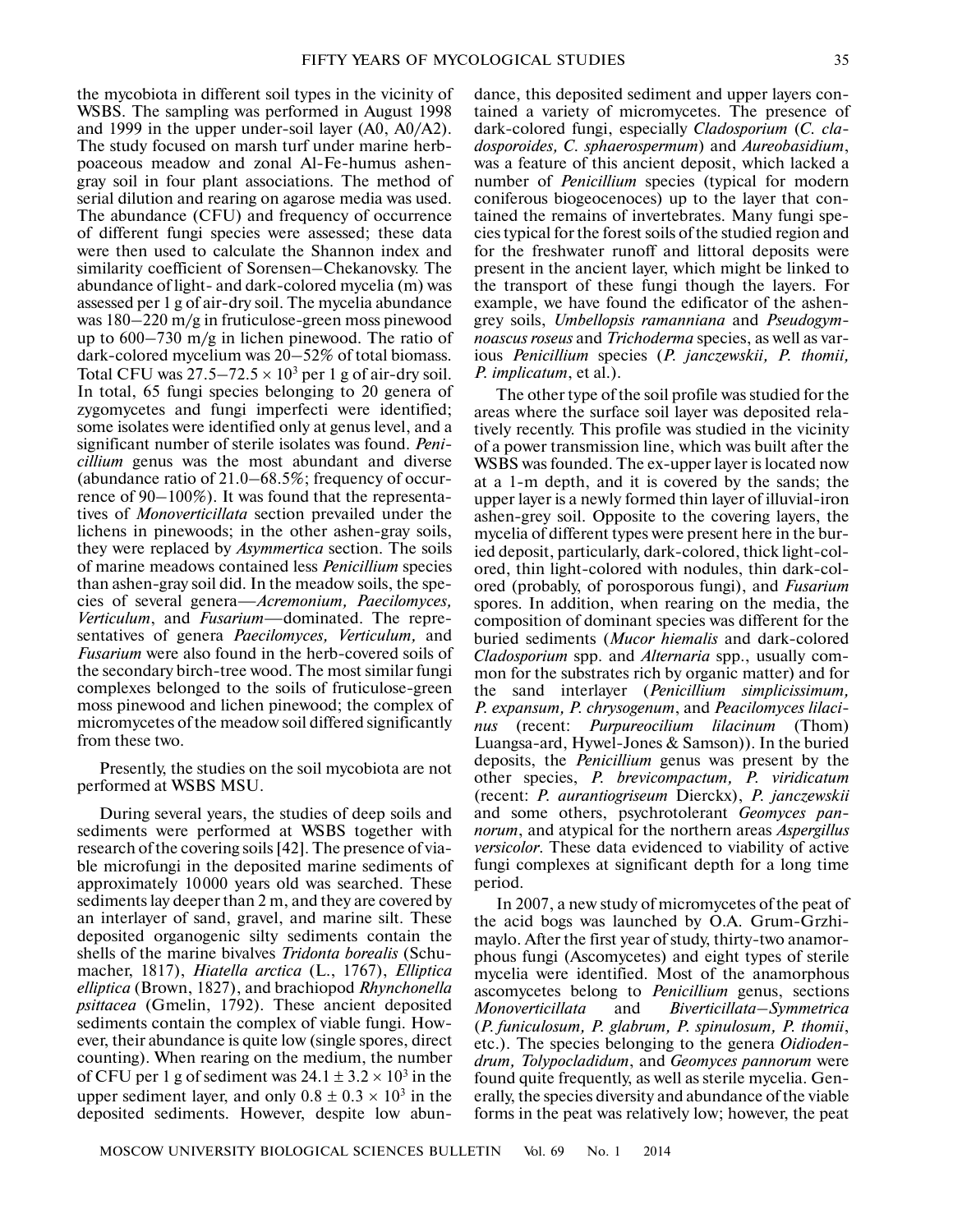of the acid bogs was characterized by a specific struc ture of the micromycete complexes, as was observed both for the species diversity and for abundance [49].

The candidate of science thesis of O.A. Grum- Grzhimaylo [20] describes the mycobiota of bogging waterbodies of Kindo Peninsula; these waterbodies are at different stages of separation from the sea. For the first time, the complex study of the fungi was per formed for the peat and silts of the nearshore bogs of different stages of bogging and freshening. The sam pling was performed in five distinct lakes (Fig. 1): Verkhnee Lake (87 m above sea level), Krugloe Lake (27.5 m), Verkhnee Ershovskoe Lake (4 m), Nizhnee Ershovskoe Lake (3 m), and Kislo-Sladkoe Lake (1– 2 m). Molecular-genetic methods (ITS and LSU sequencing) were used together with rearing on the media. This allowed identification of many uncertain colonies and finding totally new fungi species. In total, 328 species were identified, and fungi imperfecti dom inated. In the sphagnum peat of all the studied lakes, the dominant species belonged to the genera *Penicil lium, Cladosporium, Thichoderma, Oidiodendron*, and anamorphous fungi of *Cordyceps* genus. However, the species composition differs for the bottom silts of each studied lake. The common species were *Tolypocladium inflatum, Penicillium funiculosum, Tricgoderma hama tum*, and *Th. polysporum*. The prevalence of the sterile mycelia and dominance of the species common for marine habitat (*Acremonium potronii, A. strictum*, and *Emericellopsis minima*) was a feature of the silts; these forms were found in silts. The peculiarities of the structure of micromycete complexes were also described in regard to the distance from the sea and the bogging stage. The analysis of growth of several cul tures at different pH was also performed, as well as in regard to different sources of organic carbon and under hypoxia.

This scientific direction is ongoing.

Therefore, presently, WSBS MSU is a small terri tory, where the variety of mycobiota is studied for dif ferent areas, from the soils, littoral, and bogs. Several groups are studied in details; these are medium-reared imperfect hyphomycetes, coelomycetes, zygomycetes, ascomycetes, and some groups of fungi-like protists.

The fungi of the freshwater pools and streams are not so well studied in the vicinity of WSBS. The same words may be applied to the nonsoil terrestrial fungi (parasites of vascular plants, xylotrophic fungi, on-soil macromycetes). The annotated lists of the freshwater and on-soil groups of fungi are presented in the candi date of science dissertation of E.A. Kuznetsov [21] and in the "Catalogue of Biota of White Sea Biological Station of MSU" [10] according mostly to his data.

The only publication refers to agaricoid basidio mycetes, presented in the "Proceedings of WSBS MSU" [44]. The annotated list of 110 species of agar icoid basidiomycetes belonging to 41 genera and 15 families comprises the samples obtained in July–Sep-

tember 1992 and July–August 1998–2000; this list is presented in the "Catalogue of Biota of White Sea Biological Station of MSU" [10]. In the vicinity of WSBS MSU, one more study was performed (Velikii Island) [55]. This publication comprises the annotated list of basidiomycetes, terrestrial ascomycetes, and fungi imperfecti.

The studies on the lichens are also lacking. In 1967, T.Kh. Piyn presented the annotated list of fruticose and foliose lichens sampled on Kindo Peninsula and Velikii Island [45]. The data on the crustose lichens were not published. These results, together with the personal data of T.Yu. Tolpysheva, were combined in the list of the lichens presented in the "Catalogue of Biota of White Sea Biological Station of MSU" [10]. In 2007, a small study on the lichen ecology was per formed at WSBS, where the effect of the distance from the seashore was studied for the abundance of the epi phyte lichens [56]; this publication also comprised the species list.

The list of fungi and fungi-like protists found in the vicinity of WSBS is long and comprise different taxo nomical groups (Tables 1, 2). Several studies resulted as the combined list of the soil mycobiota [18, 32–36, 38], and the dominant fungi species were identified; the effect of the plant/lichen coverage was studied for the species composition of soil fungi. The other publi cations [18, 37, 38] covered the issue of the fungi com plexes in the soils of the meadow cenoses. In the sea, the bottom sediments [18, 29, 34–36], macrophyte algae [15, 18, 38, 47, 48, 50–52] and invertebrates [52] were analyzed.

Regard must be paid to the northernmost location of WSBS when speaking about the mycological studies in the seashore areas. This area is one of the most stud ied one in the world. The other marine regions where the fungi complexes were studied is situated in the Far East seas [57–59], the Black Sea [22, 60] (Soviet and post-Soviet territories), and tropical and sub-tropical seas [61, 62]. The only study describing the new spe cies of pycnidial fungi *Septoria ascophylli* Melnic et Petrov inhabiting the marine brown macroalgae *Asco phyllum nodosum* was performed by marine mycolo gists in the White Sea outside WSBS [63]. However, WSBS MSU is the only laboratory in the world where the complex studies of fungi inhabiting marine, shore, and terrestrial environments is performed simulta neously.

Presently, the ability of laboratory-reared imperfect hyphomycetes to form specific complexes in the marine ecotopes and in the zonal soils is proven [18, 37, 38]. *Geomyces pannorum, Penicillium* spp., *Umbel lopsis ramanniana, Trichoderma* spp. dominate in zonal Al-Fe-ashen-gray soils, which is a common fea ture of this soil type. *Acremonium* spp., *Fusarium* spp., dark-colored *Dendryphiella* spp., *Alternaria* spp., and *Phoma* spp., and sterile mycelia prevail in marine hab itats. Among the marine fungi, many species reared in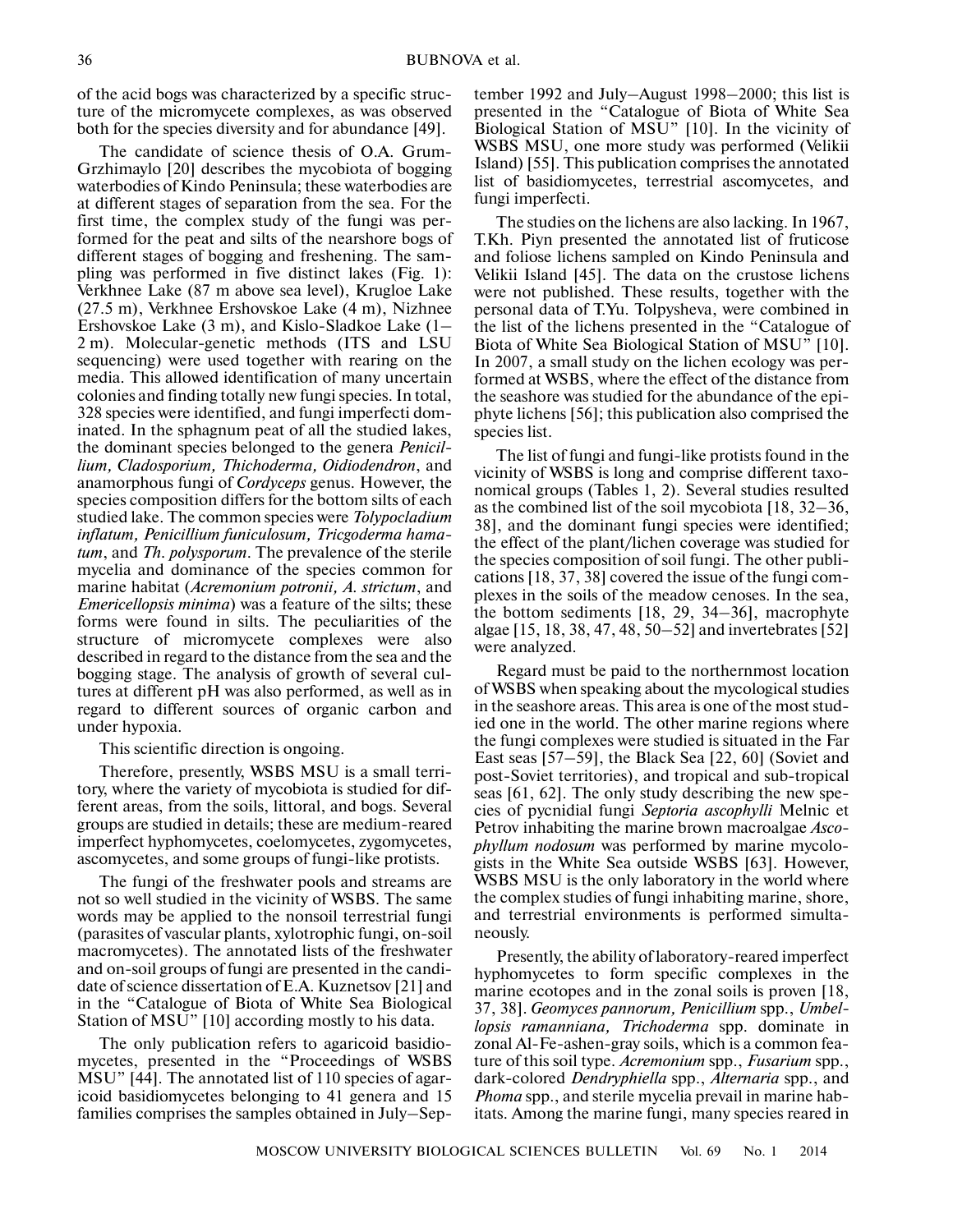the laboratory are still unidentified [19, 20, 48]. That is why the next step in the mycological studies belongs to the finding and identification of hardly laboratory reared species, inhabiting different environments, by the molecular-genetic analysis, since the marine hab itats are the place of the potential biodiversity of unknown mycobiota.

The future studies of marine biotopes, i.e., the ver tical distributional pattern of fungi from the surface to the bottom sediments, the places of their high abun dance, and their relationships with marine flora and invertebrate fauna, are of the great interest. The data on terrestrial ecosystems in regard to the fungi are also lacking, for example, the epiphyte fungi complexes, the first colonizers of rock substrates, and some func tional groups of fungi are not yet studied. The unique possibility to conduct complex studies at WSBS MSU, together with the scientists exploring other fields of biology, and in the natural environment, close to the objects of the study, using state-of-the-art scientific facilities provided at the station, lead us to conclude that there is a good perspective for future studies and interesting results.

#### ACKNOWLEDGMENTS

The study was performed at Pertsov White Sea Bio logical Station, Department of Mycology and Algol ogy of the Biological Faculty, and Department of Biol ogy of the Faculty of Soil Science, Moscow State Uni versity.

The study was supported by the Russian Founda tion for Basic Research (grant nos. 11-04-01576-a and 11-04-02121-a).

#### REFERENCES

- 1. Marfenin, N.N., Weather fluctuations in 1995–2001 on the White Sea and their environmental impact on the littoral zone in the context of the global warming hypothesis, in *Tr. Belomor. Biol. Stantsii* (Transactions of the White Sea Biological Station), Moscow: Russ. Univ., 2002, vol. 8, pp. 140–153.
- 2. Kuznetsov, V.V., *Beloe more i biologicheskie osobennosti ego flory i fauny* (White Sea and Biological Features of Its Flora and Fauna), Moscow, 1960.
- 3. Pantyulin, A.N., The White Sea as an estuarine ecolog ical system, in *Tr. Belomor. Biol. Stantsii* (Transactions of the White Sea Biological Station), Moscow: Russ. Univ., 2002, vol. 8, pp. 165–167.
- 4. Shevchenko, N.V., Characteristics of the geomorpho logical structure of fiard tidal shores of the seas: a case study of the Kandalaksha Bay (the White Sea), *Extended Abstract of Cand. Sci. (Geol.) Dissertation*, Moscow: Mosk. Gos. Univ., 1999.
- 5. Evdokimova, E.I., The nature of the soil cover on the White Sea Biological Station territory, *Vestn. Mosk. Univ., Ser. Pochvoved.*, 1972, no. 3, pp. 69–78.
- 6. Tseits, M.A. and Dobrynin, D.V., Morphological diag nosis and classification of soils of the Karelian White Sea, *Pochvovedenie,* 1997, no. 4, pp. 411–416.
- 7. Kuznetsova, A.M., Evolution of soils at tectonic eleva tion of sea coasts of North Karelia, *Extended Abstract of Cand. Sci. (Soil Sci.) Dissertation,* Moscow: Mosk. Gos. Univ., 2000.
- 8. Oreshnikova, N.V., Soils of coastal meadows of the taiga zone: a case study of the western coast of the White Sea, *Extended Abstract of Cand. Sci. (Soil Sci.) Disserta tion*, Moscow: Mosk. Gos. Univ., 2001.
- 9. Maksimova, O.V. and Myuge, N.S., Fucoids (Fucales, Phaeophyceae) new to the White Sea: morphology, ecology, and origin, *Bot. Zh.*, 2007, no. 7.
- 10. *Katalog bioty Belomorskoi biostantsii MGU* (Catalogue of the Biota of the White Sea Biological Station, Mos cow State University), Chesunov, AV., Kalyakina, N.M, and Bubnov, E.N., Eds., Moscow: Tovar. Nauch. Izd. KMK, 2008.
- 11. *Flora i fauna Belogo morya: illyustrirovannyi atlas* (Flora and Fauna of the White Sea: An Illustrated Atlas), Tset lin, A.B., Zhadan, A.E., and Marfenin, N.N., Eds., Moscow: Tovar. Nauch. Izd. KMK, 2010.
- 12. Sokolov, D.D. and Filin, V.R., *Opredelitel' sosudistykh rastenii okrestnostei BBS MGU (Uchebnoe posobie dlya studentov-biofizikov fizicheskogo fakul'teta MGU)* (An Identification Guide to Vascular Plants in Vicinities of the White Sea Biological Station, Moscow State Uni versity (A Study Guide for Students Biophysicists of the Department of Physics, Moscow State University)), Moscow: Izd. NEVTs FINT, 1996.
- 13. Vital', A.D., The vegetation cover of the Kindo Penin sula, in *Mater. IV Nauch. Konf. BBS MGU 11–12 avgusta 1999 g.* (Proc. IV Sci. Conf. White Sea Biolog ical Station, Moscow State University, August 11–12, 1999), Moscow: Russ. Univ., 1999, pp. 90–91.
- 14. A.A. Aleem: Obituary, *Botanica Marina*, 1997, vol. 40, nos. 1–6, pp. 257–262.
- 15. Alim, A.A., Marine fungi of the White Sea, *Bot. Zh.*, 1962, vol. 47, no. 11, pp. 1582–1595.
- 16. Tolpysheva, T.Yu. and Tarasov, K.L., *Vodorosli i lishain iki Belomorskoi biostantsii MGU* (Algae and lichens of the White Sea Biological Station, Moscow State Uni versity), Moscow: Mosk. Gos. Univ., 1984.
- 17. Tolpysheva, T.Yu., The influence of lichens on the microflora of soil of white-moss pine forests: a case study of the Kandalaksha Reserve, *Cand. Sci. (Biol.) Dissertation*, Moscow: Mosk. Gos. Univ., 1980.
- 18. Bubnova, E.N., Changes in soil fungal complexes upon the transition from the zonal soils to the sea ecotopes (a case study of the Kandalaksha Bay shore of the White Sea), *Cand. Sci. (Biol.) Dissertation*, Moscow: Mosk. Gos. Univ., 2005.
- 19. Konovalova, O.P., Mycobiota of the alga *Ascophyllum nodosum* (Phaeophyceae, Fucales) in the White and Barents Seas, *Cand. Sci. (Biol.) Dissertation*, Moscow: Mosk. Gos. Univ., 2012.
- 20. Grum-Grzhimailo, O.A., Micromycetes of swamped coastal water bodies of the Kandalaksha Bay of the White Sea, *Cand. Sci. (Biol.) Dissertation*, Moscow: Mosk. Gos. Univ., 2012.

MOSCOW UNIVERSITY BIOLOGICAL SCIENCES BULLETIN Vol. 69 No. 1 2014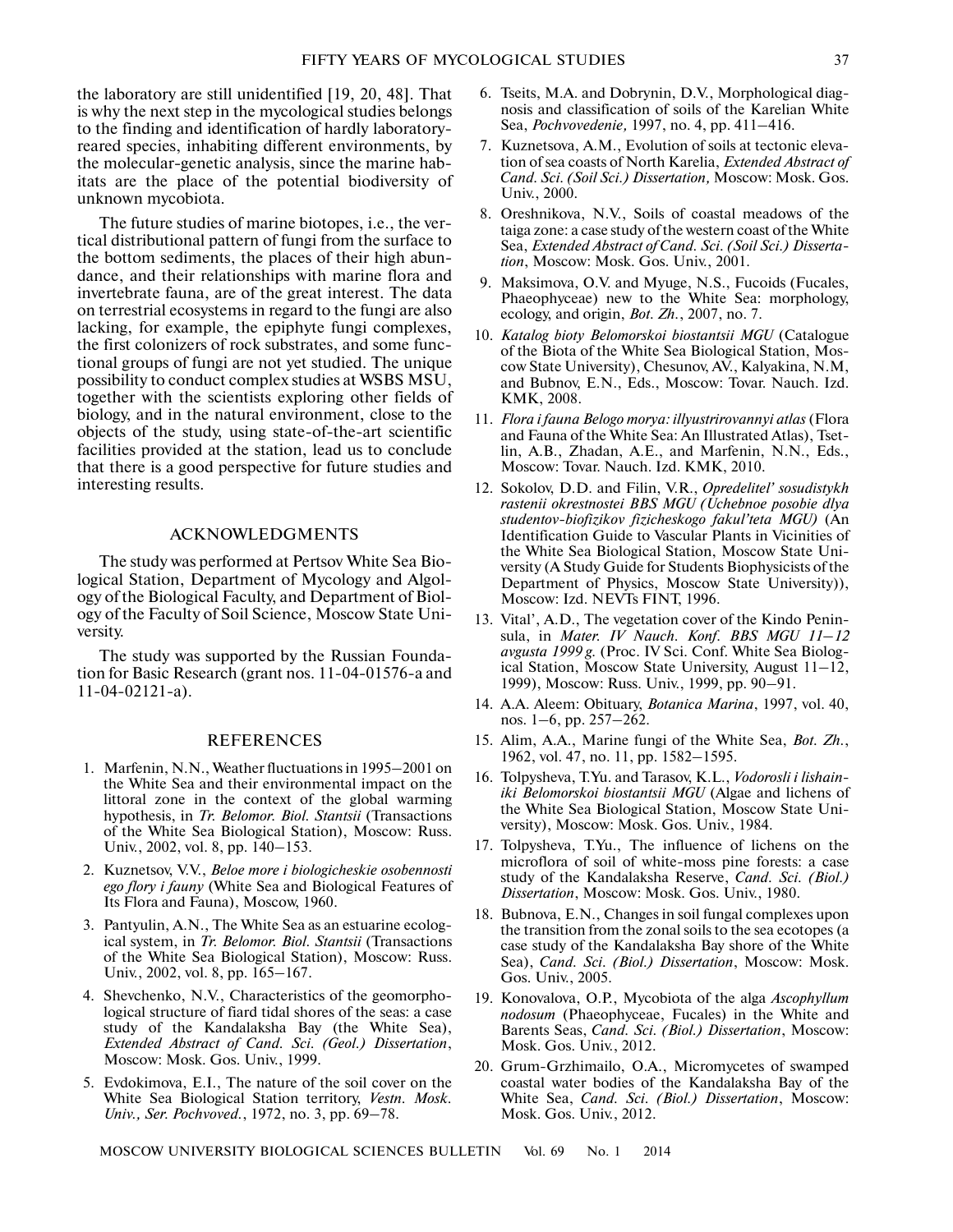- 21. Kuznetsov, E.A., Fungi of aquatic ecosystems, *Doctoral (Biol.) Dissertation*, vol. 2: Appendices, Moscow: Mosk. Gos. Univ., 2003.
- 22. Artemchuk, N.Ya., *Mikoflora morei SSSR* (Mycoflora of Seas of the USSR), Moscow: Nauka, 1981.
- 23. Prokhorov, V.P. and Armenskaya, N.L., Coprotrophic perithecioid ascomycetes of the European part of Rus sia, *Byul. MOIP. Otd. Biol.*, 2001, vol. 106, no. 2, pp. 78–82.
- 24. Prokhorov, V.P. and Armenskaya, N.L., Species *Podospora* Ces. (Sordariales, Pyrenomycetes) in the European part of Russia, *Byul. MOIP. Otd. Biol.,* 2003à, vol. 108, no. 3, pp. 51–58.
- 25. Prokhorov, V.P. and Armenskaya, N.L., Genus *Sordaria* in Russia and some neighboring countries, *Vestn. Mosk. Univ., Ser. Biol.*, 2003, pp. 47–52.
- 26. Marfenina, O.E., *Antropogennaya ekologiya pochven nykh gribov* (Anthropogenic Ecology of Soil Fungi), Moscow: Meditsina dlya vsekh, 2005.
- 27. Sakharov, D.S., Mycobiota of buried soils, *Extended Abstract of Cand. Sci. (Soil Sci.) Dissertation*, Moscow: Mosk. Gos. Univ., 2011.
- 28. Tarasov, K.L. and Kuznetsov, E.A., Acrasid and Dicty ostelid cellular slime molds of the White Sea Biological Station of the Moscow University, *Ecological Studies, Hazard and Solutions*, 2003, vol. 6, pp. 45–47.
- 29. Kuznetsov, E.A. and Vekhov, V.N., Marine fungi inhab iting eelgrass *Zostera marina* L. in the White Sea, *Eco logical Studies, Hazards and Solutions*, 2001, vol. 5, pp. 16–17.
- 30. Kuztensov, E.A., Labyrinthulids (kingdom Mycomyx ina) of the territories of the former USSR, *Ecological Studies, Hazards and Solutions,* 2003, vol. 7, p. 3.
- 31. Artemchuk, N.Ya., The fungi of the White Sea. New phycomycetes, discovered in the Velikaya Salma Strait of the Kandalakshal Bay. III, *Veroferntlichungen des Instituts fur Meeresforshung, Bremerhaven,* 1972, vol. 13, no. 3, pp. 231–237.
- 32. Lisina, E.S. and Maksimova, R.A., Some data on the microflora of the rhizosphere of plants on the White Sea coast, *Nauch. Dokl. Vysshei Shkoly. Biol. Nauki,* 1967, no. 5, pp. 2–5.
- 33. Tolpysheva, T.Yu., Effect of lichens on the species com position of soil microscopic fungi in lichen pine forests, *Bot. Zh.,* 1979a, no. 5, pp. 705–710.
- 34. Tolpysheva, T.Yu., The study of soil fungi of white-moss pine forests of the Kandalaksha Bay shore, *Nov. Sist. Nizshikh Rast.,* 1979b, vol. 16, pp. 108–113.
- 35. Tolpysheva, T.Yu., The influence of lichens on the set tling of soil microscopic fungi Vliyanie lishainikov na zaselenie pochv mikroskopicheskimi gribami, *Mikol. Fitopatol.*, 1979â, vol. 13, no. 3, pp. 194–199.
- 36. Tolpysheva, T.Yu., The influence of lichens on the abundance of soil microscopic fungi of lichen pine for ests, *Bot. Zh.*, 1979, vol. 64, no. 9, pp. 1341–1344.
- 37. Sogonov, M.V. and Marfenina, O.E., Characteristics of mycobiota of coastal marshes of Kandalaksha Bay, the White Sea, *Vestn. Mosk. Univ., Ser. Biol.*, 1999, no. 3, pp. 42–47.
- 38. Bubnova, E.N., Velikanov, L.L., Marfenina, O.E., and Shcheglov, M.A., haracteristics of mycobiota of soils of

terrestrial biocenoses and littoral zones in the vicinity of the White Sea Biological Station of Moscow State Uni versity, *Tr. Belomor. Biol. Stantsii MGU* (Transactions of the White Sea Biological Station, Moscow State Uni versity), Moscow: Russ. Univ., 2002, vol. 8, pp. 38–50.

- 39. Bubnova, E.N. and Kuznetsov, E.A., The mucoralean fungi of intertidal zone and adjacent part of the shore at the White Sea Biological Station (WSBS) of Moscow University, *Ecological Studies, Hazards and Solutions*, 2003, vol. 6, p. 8.
- 40. Bubnova, E.N. and Velikanov, L.L., Fungi of different types of soils of the White Sea Biological Station of Moscow State University, *Mikol. Fitopatol.*, 2004, vol. 38, no. 2, pp. 26–33.
- 41. Kireev, Ya.V. and Bubnova, E.N., Mycobiota of brown alga near the White Sea Biological Station of Moscow State University, in *Mater. X Nauch. Konf. BBS MGU 9– 10 avgusta 2006 g.* (Proc. X Sci. Conf. White Sea Bio logical Station, Moscow State University, August 9–10, 2006), Moscow, 2006, pp. 142–146.
- 42. Marfenina, O.E. and Kislova, E.E., Experience in the study of microscopic fungi of buried marine sediments (a case study of the paleontological monument on the territory of the White Sea Biological Station), in *Mater. X Nauch. Konf. BBS MGU 9–10 avgusta 2006 g.* (Proc. X Sci. Conf. White Sea Biological Station, Moscow State University, August 9–10, 2006), Moscow, 2006, pp. 153–157.
- 43. Bubnova, E.N., Georgieva, M.L., and Bilanenko, E.N., Fungi on *Salicornia europaea* L. from geographi cally distant regions (Kulundinskaya steppe and the White Sea coast), in *Mater. X Nauch. Konf. BBS MGU 9–10 avgusta 2006 g.* (Proc. X Sci. Conf. White Sea Biological Station, Moscow State University, August 9–10, 2006), Moscow, 2006, pp. 131–135.
- 44. Vishnevskii, M.V. and Bubnova, E.N., Agarikoidnye bazidiomitsety okrestnostei Belomorskoi biostantsii (annotirovannyi spisok), *Tr. Belomor. Biol. Stantsii Biol. Fak. MGU*, 2003, vol. 9, pp. 50–55.
- 45. Piin, T.Kh., Lichens of the Vlikii Island and the Kindo Peninsula I, *Nov. Sist. Nizshikh Rast.*, 1967, vol. 4, pp. 305–311.
- 46. Bubnova, E.N., Fungi of bottom soils of Kandalaksha Bay of the White Sea, *Mikol. Fitopatol.*, 2009, vol. 43, no. 4, pp. 4–11.
- 47. Bubnova, E.N. and Kireev, Ya.V., Communities of fungi on thalli of brown algae of the genus *Fucus* in Kandalaksha Bay of the White Sea, *Mikol. Fitopatol.*, 2009, vol. 43, no. 5, pp. 20–29.
- 48. Konovalova, O.P. and Bubnova, E.N., Fungi on the brown algae *Ascophyllum nodosum* and *Pelvetia canalic ula* in Kandalaksha Bay of the White Sea, *Mikol. Fito patol.*, 2011, vol. 45, no. 3, pp. 240–248.
- 49. Grum-Grzhimailo, O.A. and Bilanenko, E.N., Micro mycete complexes of raised bogs of the Kandalaksha Bay shore of the White Sea, *Mikol. Fitopatol.*, 2012, vol. 46, no. 5, pp. 297–305.
- 50. Artemchuk, N.Ya., Saprophytic phycomycetes of Kan dalaksha Bay near the Velikaya Salma Strait I, *Mikol. Fitopatol.,* 1974, vol. 8, no. 4, pp. 281–291.